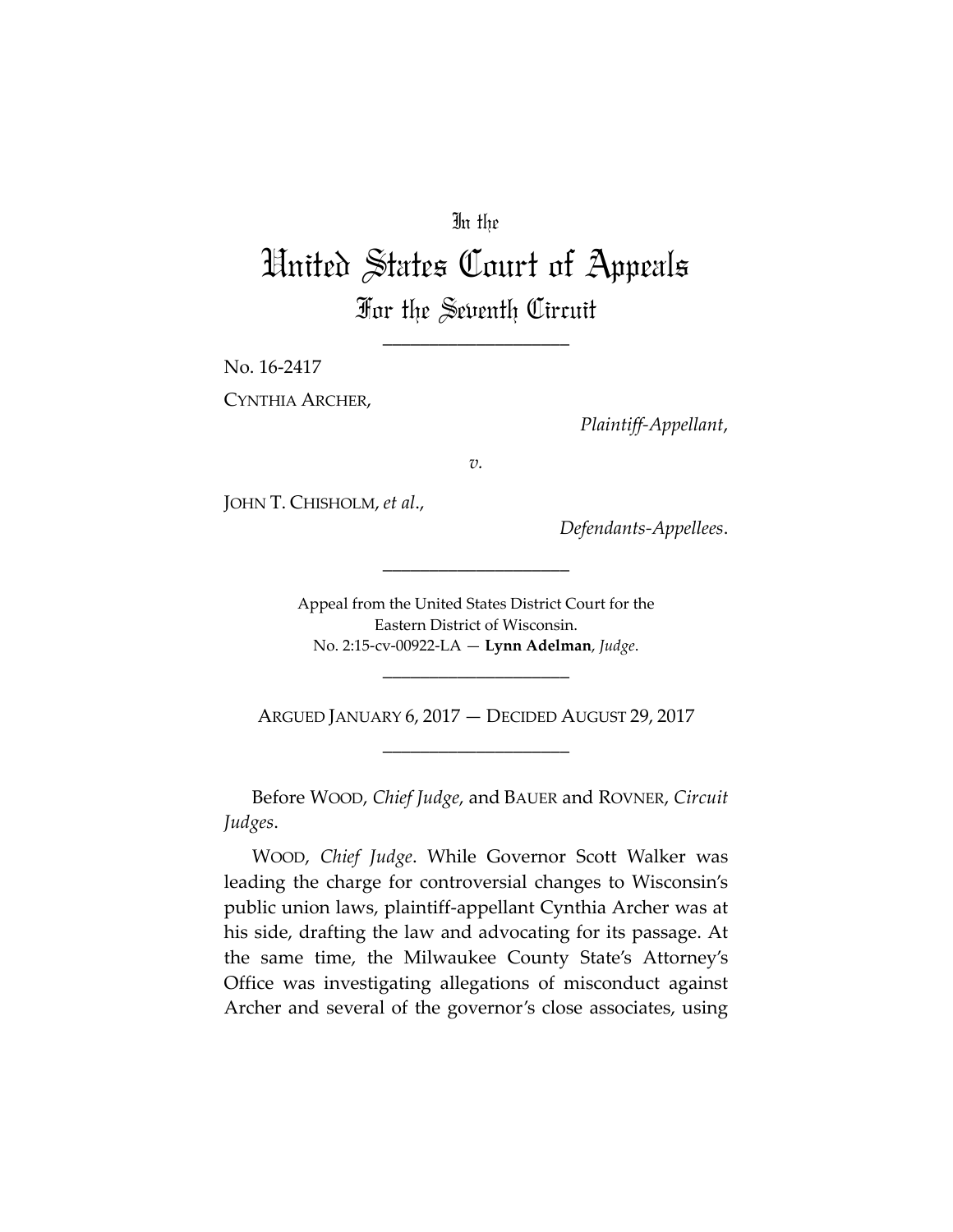Wisconsin's unique "John Doe" procedure. Archer sees a connection between the legislative campaign and the John Doe investigation. She alleges that she was targeted because of her work on the union bill and her affiliation with Governor Walker. Although Archer was never charged with wrongdoing, she filed this section 1983 action against three prosecutors and three members of the investigative team. The district court dismissed the case on the basis of immunity. We affirm.

**I**

As Archer tells it (and that is the perspective we adopt at this stage), this case is about a top Republican policy staffer who was dragged unfairly into a criminal investigation by members of a rabidly political prosecutor's office. The story begins in 2006, when Archer joined Milwaukee County Executive Scott Walker's administration as the budget director for the Department of Administrative Services. Archer was no government neophyte; she had served before, usually in Republican administrations. Two years later, Walker promoted Archer to Director of Administrative Services. There she played a key role in developing and implementing Walker's policies. She was well suited for the work, thanks to her master's degree in public policy and administration and her policy experience. Walker, a Republican, launched his bid for governor in April 2009.

In May 2010, with the gubernatorial campaign underway, Milwaukee County District Attorney John Chisholm's office began investigating activities in Walker's Milwaukee County Executive's office. The impetus for the investigation was a re‐ port from Thomas Nardelli, Walker's chief of staff, concerning some money that the county had given to a non‐profit and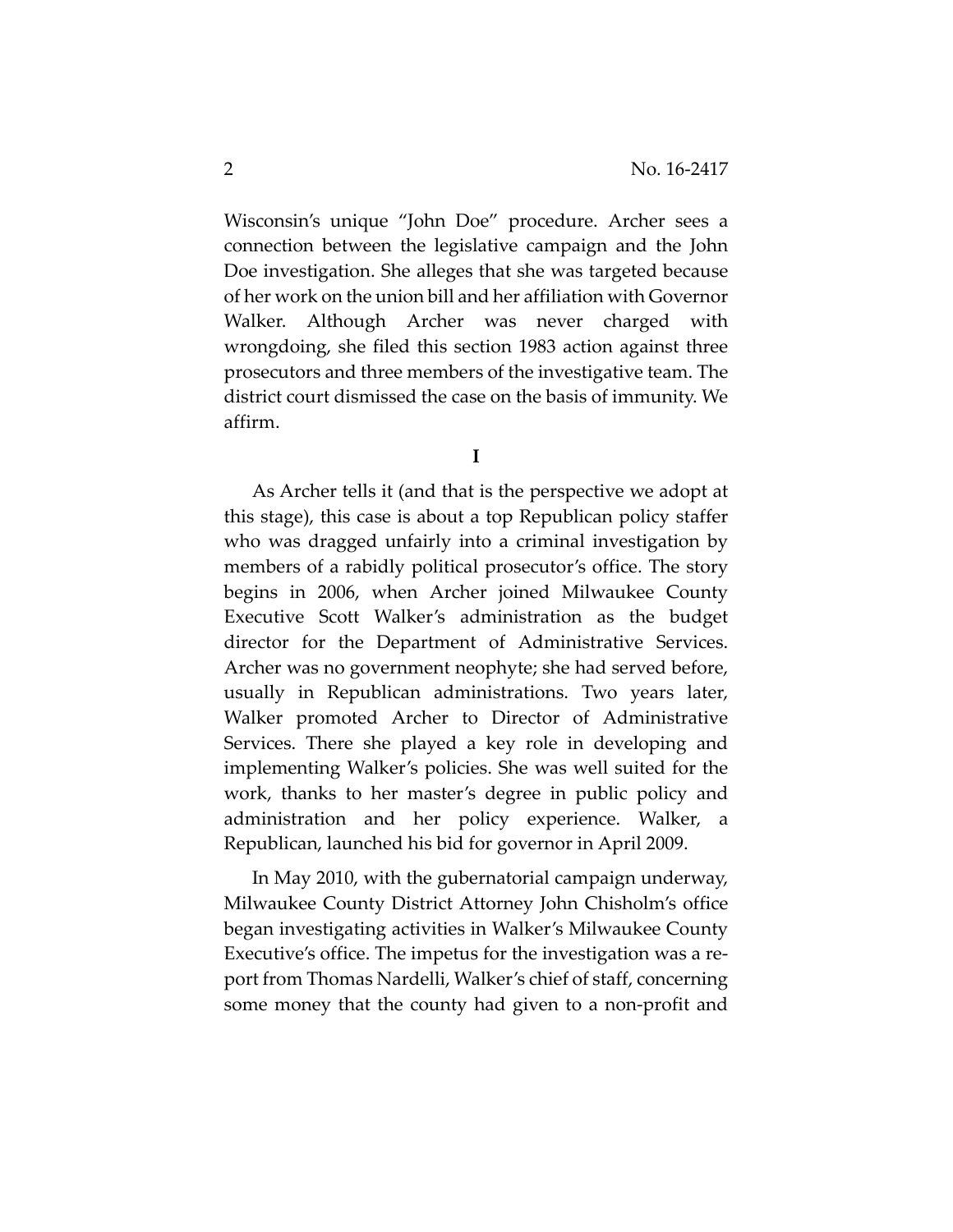that had since vanished. Nardelli had reported the missing money to David Budde, an investigator in the Milwaukee D.A.'s office (and a defendant‐appellee here), back in April 2009. His report stated that the county had asked the re‐ cipient charity to document how the money was spent, but it failed to submit a satisfactory accounting. Nardelli identified the charity's treasurer, Kevin Kavanaugh, as the likely thief.

To get the investigation started, Assistant D.A. Bruce Landgraf asked a state judge to open a "John Doe" investigation into the missing charity funds, although the purpose of his investigation was not limited to that topic. A "John Doe" is a unique Wisconsin device that permits the prosecutor, under the supervision and direction of a judge, to conduct a secret investigation. Wis. Stat. § 968.26; *State ex rel. Two Unnamed Petitioners v. Peterson*, 866 N.W.2d 165, 197–99 (Wis. 2015). After the proceeding is opened, the John Doe judge may issue subpoenas and examine witnesses. *State v. Doe*, 254 N.W.2d 210, 211 n.1 (Wis. 1977). The Wisconsin Supreme Court believes that, if conducted appropriately, the John Doe process "provides much greater protections to the target of an investigation" than other types of investigations, because the supervising judge acts as a check on the prosecutor. *Two Unnamed Petitioners*, 866 N.W.2d at 198. In this case, the petition for the John Doe investigation said that it was "reasonable to expect" that county officials, including those from the county executive's office, would be witnesses.

The John Doe investigation expanded several times as it uncovered evidence of wrongdoing, including illegal cam‐ paign fundraising and anomalies in the bidding process for two county projects (a 2009 housekeeping contract and a 2010 lease for agency space at a building known as Reuss Plaza).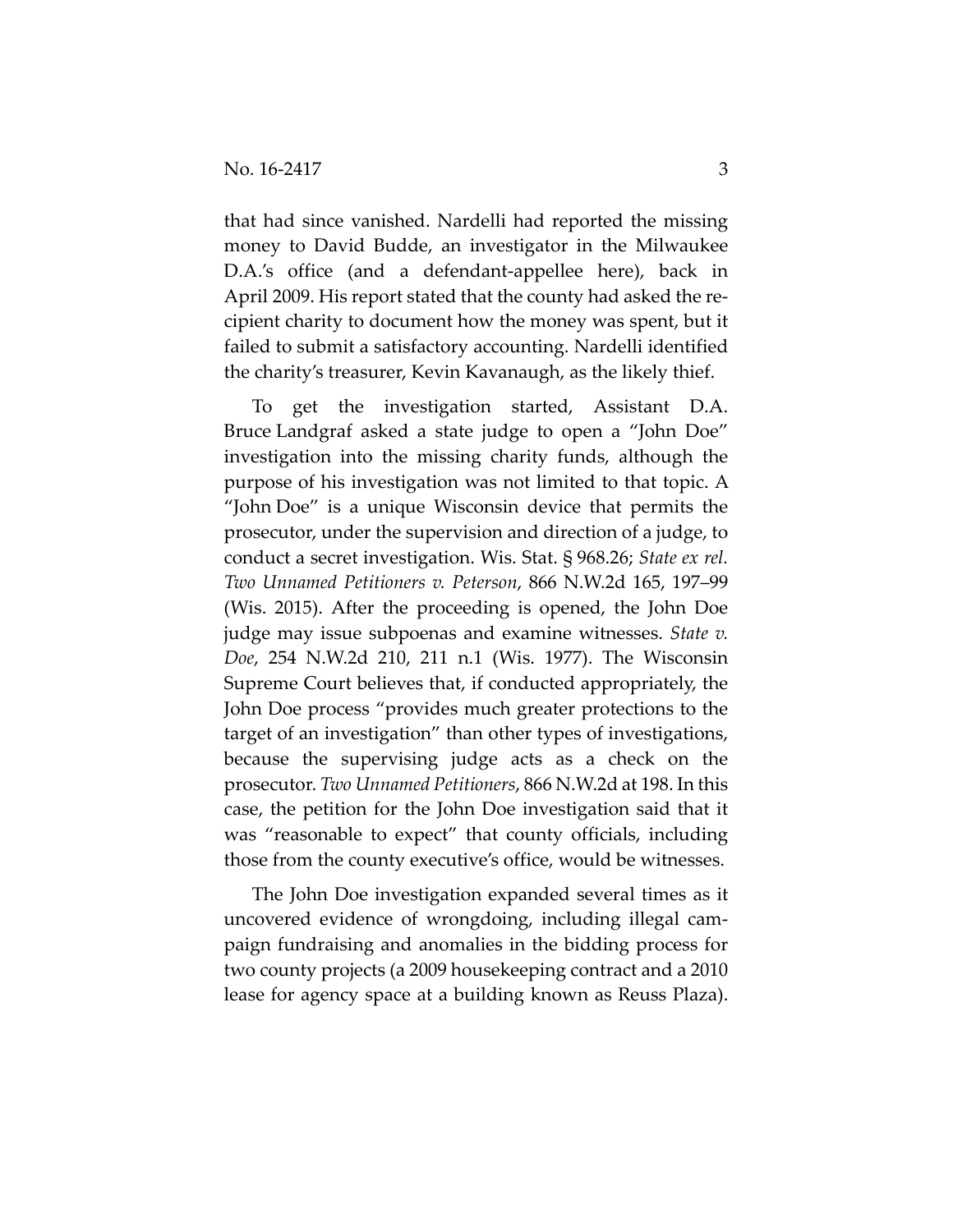The bidding investigation was exploring whether county of‐ ficials were giving companies associated with Walker's cam‐ paign treasurer, John Hiller, an improper advantage. Along the way, D.A. Chisholm's office learned that Archer had com‐ municated with members of Walker's inner circle, including Hiller, about bid proposals. In December 2010, after Walker was elected governor but before he had taken office, the de‐ fendants searched Archer's county office pursuant to a search warrant.

By that point, Archer had left her position with the county. Walker had invited her to join his transition team and had appointed her Deputy Secretary of Administration. The deputy secretary job was a high‐ranking political position; its head drafted policy and oversaw state departments. Walker hired Archer because of her experience working on his policies in the county office.

Soon after Walker became governor, he began advocating for legislation that would significantly weaken bargaining rights for public sector unions. He announced a legislative proposal in February 2010. Public protests and national headlines followed. At the same time, Archer was playing a lead role crafting legislation. This sort of policy work was not inherent in her position as deputy secretary, but she took the initiative to participate in the drafting and implementation process of what became known as Act 10. She advised the governor and other members of the staff about the bill and became a self‐described point person for fielding questions from lawmakers and other officials. The law passed in early March. Recall campaigns targeting some lawmakers and Governor Walker followed.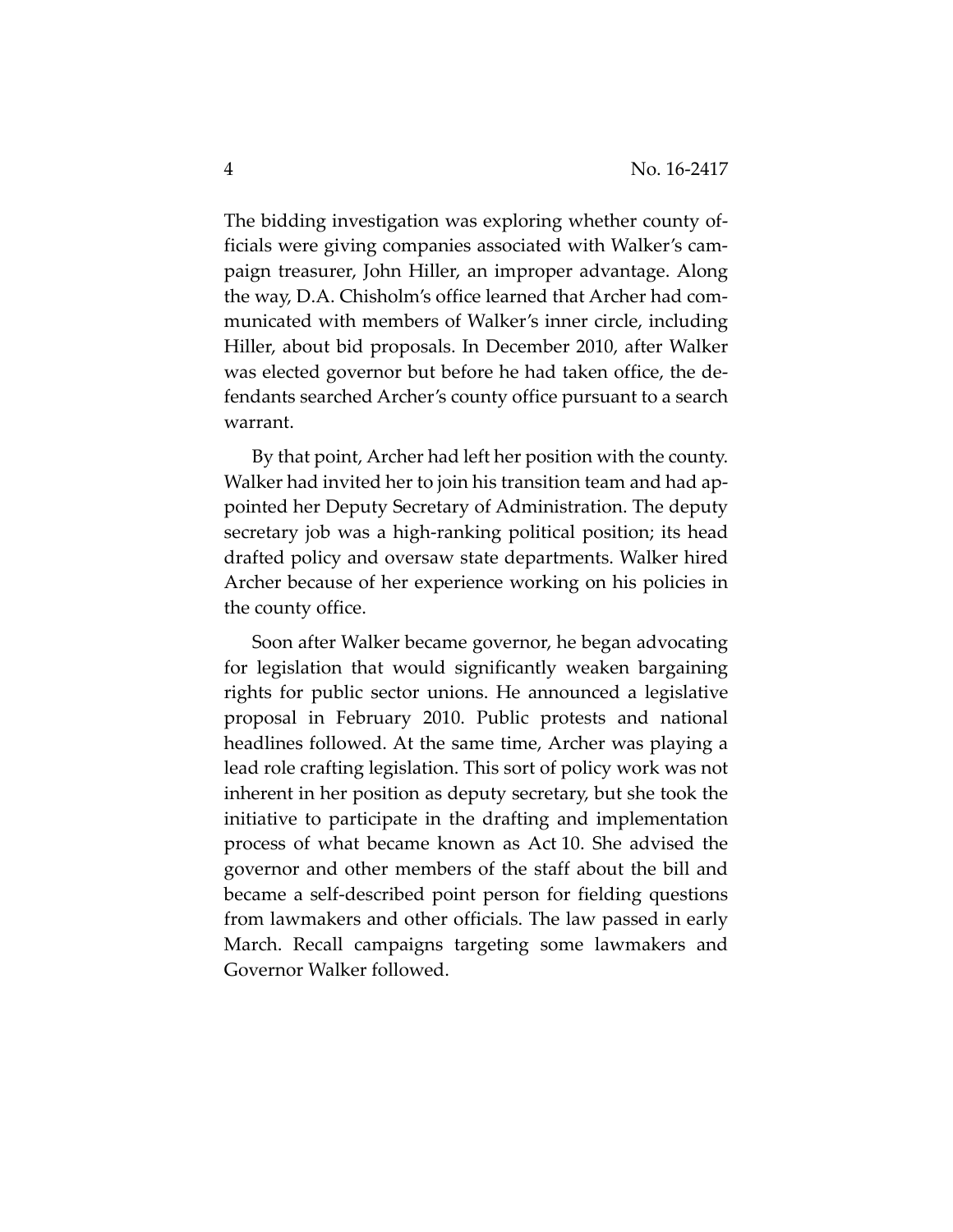While the State Capitol was focused on the public union legislation, the John Doe investigation rolled on. By this time, Archer says, the Milwaukee County D.A.'s Office had "bec[o]me a hotbed of pro‐union, anti‐Act 10, and anti‐Walker activity." D.A. Chisholm had been a vigorous opponent of Walker for years, ever since Walker's stint as county executive. (The Milwaukee District Attorney is an elected office, and Chisholm had run as a Democrat.) Archer asserted that Chisholm had promoted Landgraf and David Robles, assistant district attorneys, "at least in part" because they shared Chisholm's political views; she makes the same claim for the three detective defendants—David Budde, Robert Stelter, and Aaron Weiss.

The John Doe investigation, Archer alleges, was a veiled attempt by the defendants to stop Walker and harass his al‐ lies. (Although she claims that D.A. Chisholm's office had conducted "a continuous campaign of harassment and intim‐ idation" against Walker's allies since at least May 2010, she alleges facts concerning only the defendants' opposition to Act 10.) All six defendants worked on the John Doe investigation in some capacity. And although the John Doe proceeding was being conducted under the judge's secrecy order, word of it seeped out to the news media. Archer believes that this, too, was the work of the defendants, who leaked information in order to sully Archer's reputation.

The efforts to stop Act 10 failed, and it became law on March 11, 2011. Six months later, the defendants sought and received from the John Doe judge a search warrant for Archer's home in Madison. The application was supported by a 33‐page affidavit from investigator Stelter. As relevant here, the affidavit described the investigation and the facts Stelter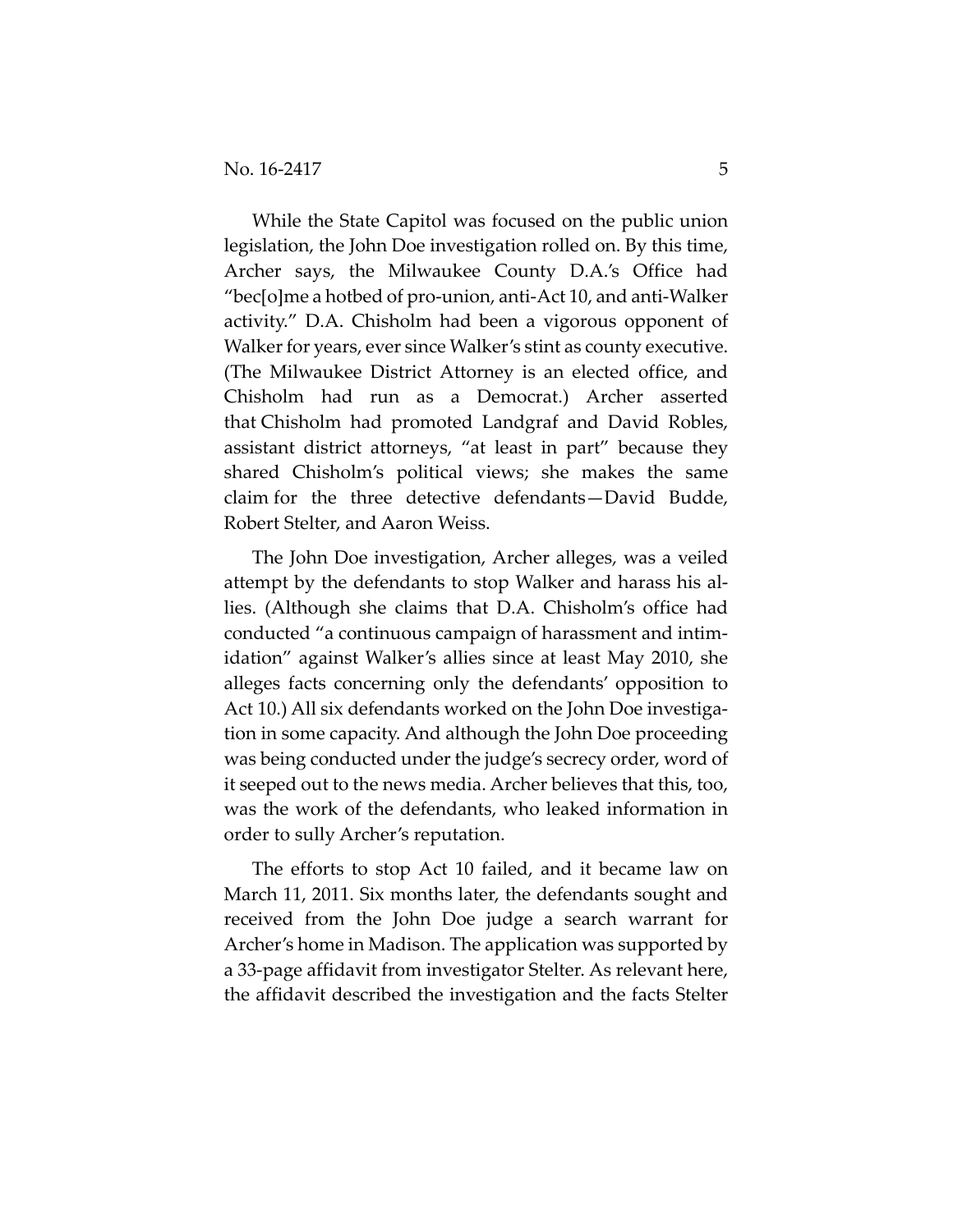believed gave rise to probable cause that Archer and others had violated a handful of laws, including the state's statute addressing misconduct in public office, an ethics code, and the prohibition against solicitation. It also listed the Wisconsin statute under which aiders, abetters, and co‐conspirators are treated as principals. Stelter added that Archer had sent notes regarding a contract from her personal e‐mail account and had communicated with other Walker allies about the pro‐ jects. The affidavit identified, as materials to be seized, "all documents, e‐mails, records, correspondence, and infor‐ mation" relating to the Reuss Plaza and housekeeping con‐ tracts, as well as "any computer or electronic communication device of Archer related to the above including a search of the documents within said computer or device."

The John Doe judge authorized the search warrant on September 13, 2011, and the D.A.'s office executed it early the next day. It was so early, in fact, that Archer was sleeping when officers arrived. Their tactics were rough; they "thunderous[ly] hammered on her front door" and shouted that she had to open it or they would break it down. Archer saw a battering ram on her lawn. Panicked, she ran downstairs and quickly got dressed in the officers' line of sight. When she opened the door, the officers entered with their guns drawn and proceeded to search every nook and cranny. Just after the search began, Archer noticed a reporter standing on the sidewalk outside her home; other reporters showed up later. The search was widely reported.

The search lasted several hours. During this time, the officers prohibited Archer and her partner from leaving the house, even though her partner needed to get to work. Detective Weiss attended and supervised the operation. He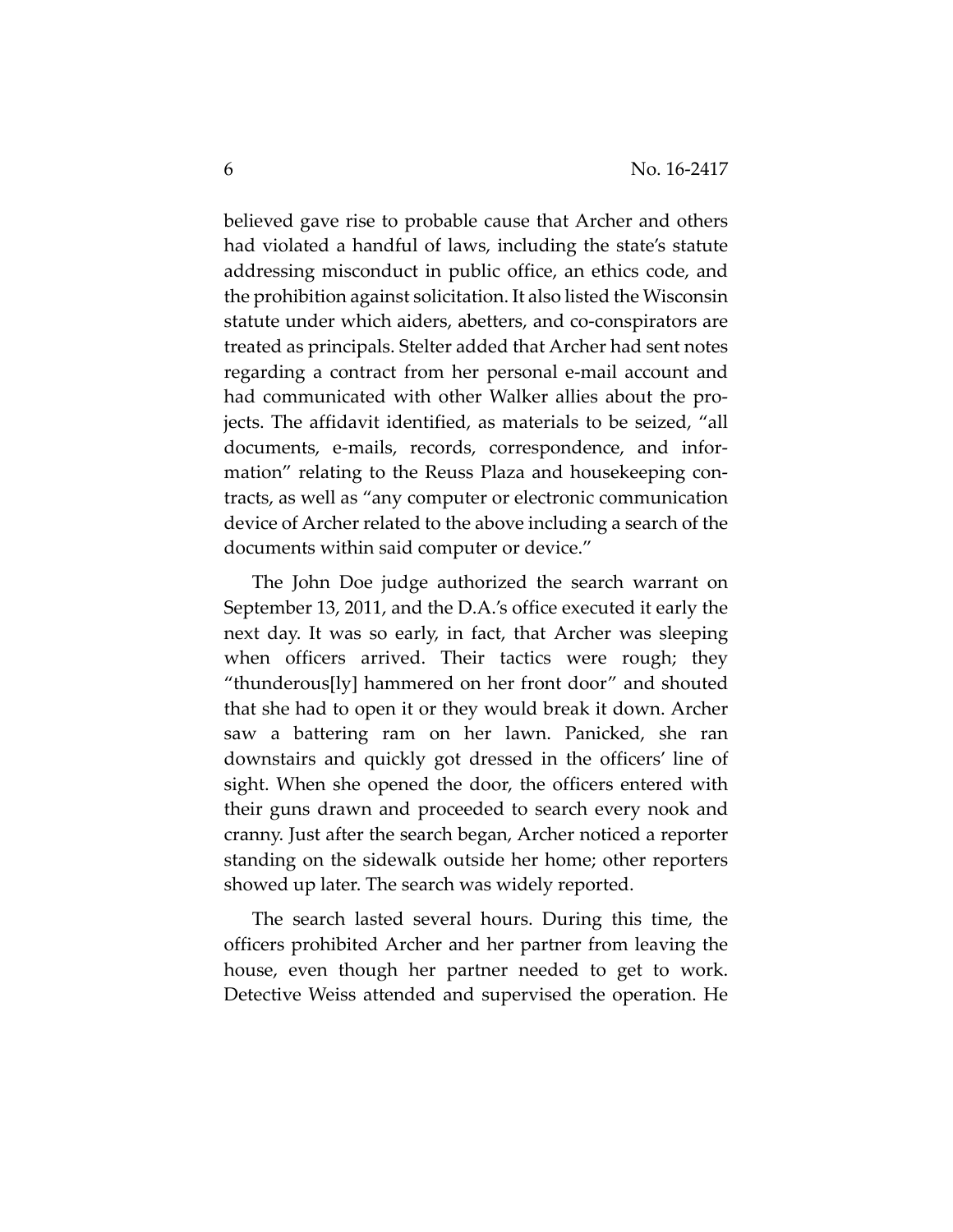allegedly told Archer that the investigation was "politically charged" and "touched a lot of people." Officers seized Archer's computer and cell phone; when Archer asked to copy her brother's phone number from her cell phone contacts list, the officers refused.

After the search, Archer was interviewed several times, in‐ cluding by Stelter and Budde, as part of the John Doe investi‐ gation. She was granted immunity, however, and she never was charged with any crimes. But at least four people were convicted as a result of the investigation, including some members of Walker's staff who had violated state campaign finance and fundraising laws. Walker's former deputy chief of staff, Tim Russell, pleaded guilty to stealing from the charity, and Kavanaugh, the charity's treasurer, was convicted of fel‐ ony theft.

Those convictions did not exhaust the investigation. Along the way, the D.A.'s office unearthed evidence suggesting unlawful coordination during the recall effort between Walker's gubernatorial campaign committee and "independ‐ ent" political groups, including the Wisconsin Club for Growth. Based on this evidence, Chisholm's office sought from a Wisconsin judge, and was granted, the authority to begin a second John Doe investigation ("John Doe II"). The second investigation did not concern Archer, but it is relevant to a document preservation issue in this case.

John Doe II led to people outside Milwaukee County; they were beyond the reach of the John Doe II judge. D.A. Chisholm therefore asked Wisconsin's Attorney General, J.B. Van Hollen, to take over the entire matter. Van Hollen (a Republican) declined to do so because of possible conflicts, but he recommended that the state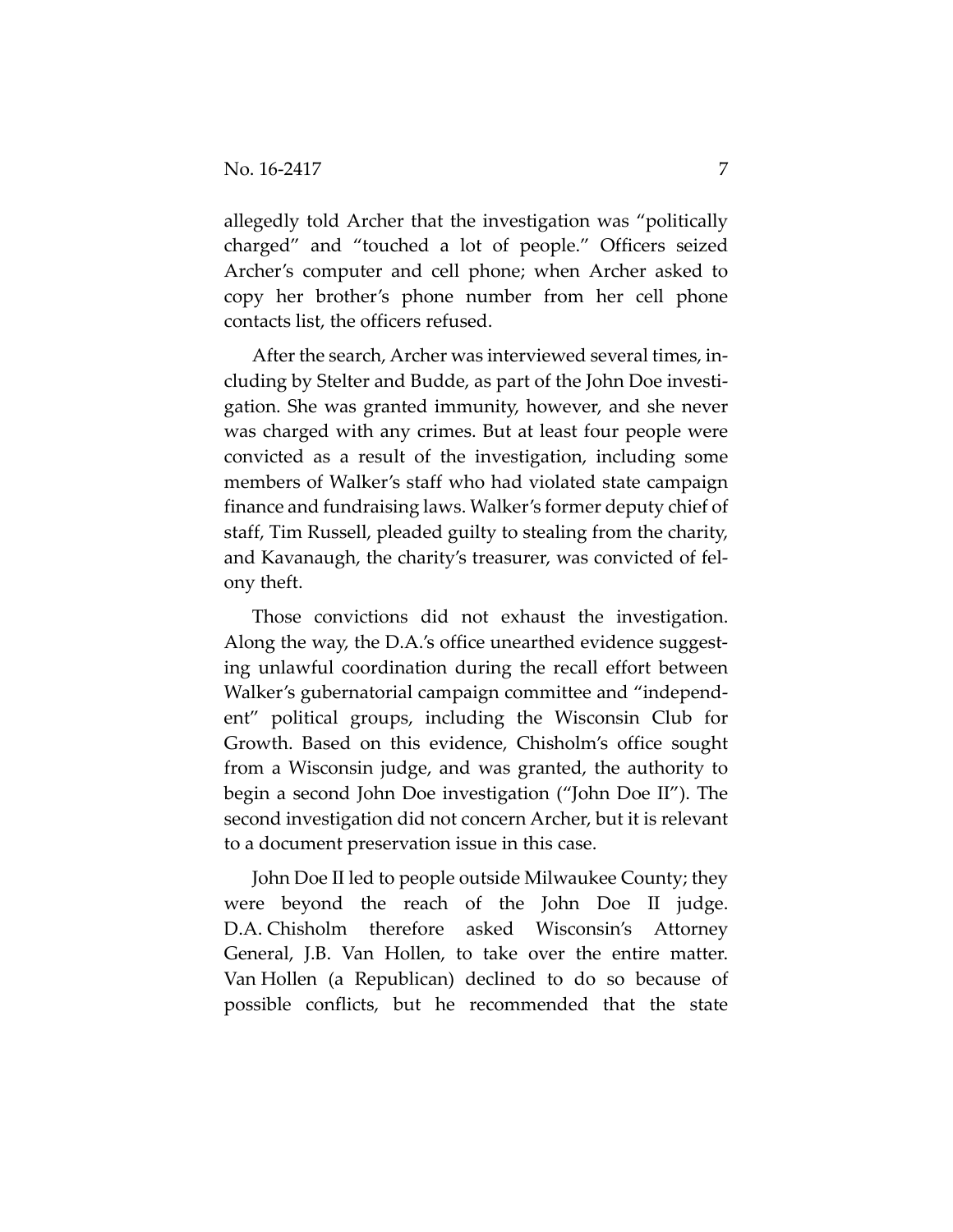Government Accountability Board—the nonpartisan body in charge of state elections—take charge. It did so. A former Republican legislator on the Board later observed that the Board had been presented with "credible, hard evidence" of a violation of the law. In addition, the district attorneys for the other counties in which targets of the investigation resided also became involved. Eventually the John Doe II judge appointed a special prosecutor to run the operation.

Targets of John Doe II, including the director of the Wisconsin Club for Growth, brought various lawsuits to try to shut it down. The one that matters for our purposes resulted in the Wisconsin Supreme Court's decision in *Two Unnamed Petitioners*, 866 N.W.2d 165 (Wis. 2015). There, the court held that the First Amendment prohibited the enforcement of Wisconsin's anti‐coordination laws against entities such as the Wisconsin Club for Growth. The decision expressly ended John Doe II for the reason that "the special prosecutor's legal theory is unsupported in either reason or law." *Id*. at 179. It ordered the return of all seized items, and the destruction of "all copies of information and other materials" obtained. *Id*. But on December 2, 2015, the court modified its "destroy" directive, ordering instead that all records from John Doe II—including records from the first investigation that were used in the second investigation—be filed with the supreme court clerk; all other copies were to be destroyed. *State ex rel. Three Unnamed Petitioners v. Peterson*, 875 N.W.2d 49, 59–60 (Wis. 2015). The court reasoned that this was necessary to "ensure that the prosecution team would comply with the court's order" to stop the John Doe II investigation. *Id*. at 58. This meant that the records would be available in the event the investigation ever was allowed to proceed, and that they "could also potentially be available for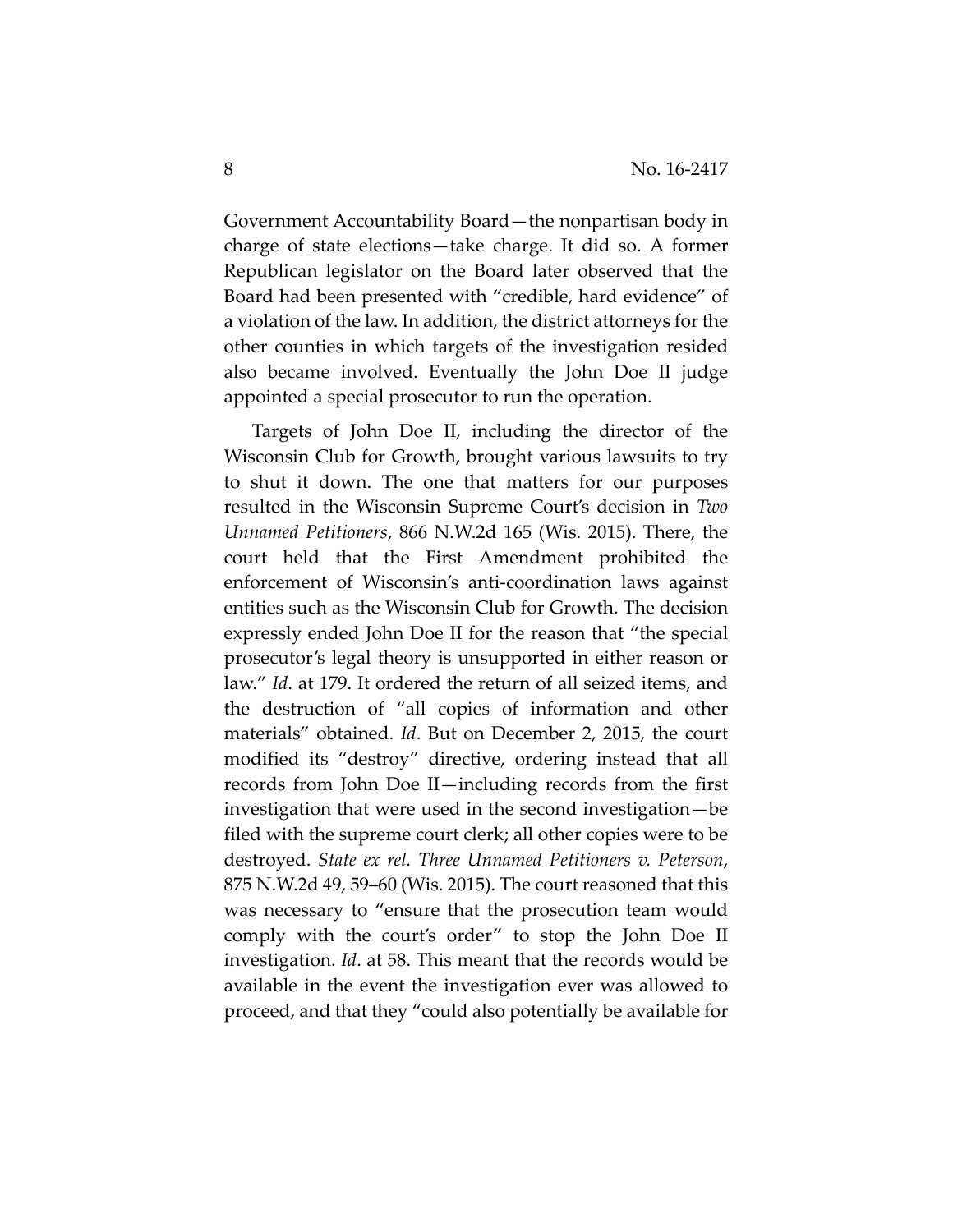use in related civil proceedings," if the request and use was "proper under the circumstances." *Id*. at 61. It did not elaborate further.

On July 1, 2015, while the John Doe cases were still before the Wisconsin Supreme Court, Archer filed the present suit against three prosecutors (Chisholm, Robles, and Landgraf, whom we call the Prosecutors), and three investigators (Stelter, Budde, and Weiss, whom we call the Investigators), in their personal capacities, under 42 U.S.C. § 1983. She al‐ leged five constitutional violations: (1) retaliatory investiga‐ tion, in violation of the First Amendment; (2) unreasonable search and seizure, in violation of the Fourth Amendment; (3) retaliatory arrest, in violation of the First Amendment; (4) false arrest in violation of the Fourth Amendment; and (5) conspiracy to violate civil rights. These actions, Archer ar‐ gued, caused her great emotional distress, ranging from post‐ traumatic stress disorder to depression and anxiety, and prompted her to resign from her deputy secretary job in the Walker administration. The investigation left her reputation in tatters, both personally and professionally, and made her the target of public harassment.

In response, the Prosecutors filed a motion to dismiss pur‐ suant to Federal Rule of Civil Procedure 12(b)(6) and a motion for judgment on the pleadings pursuant to Rule 12(c), invok‐ ing absolute immunity and qualified immunity. The Investi‐ gators sought judgment on the pleadings on qualified im‐ munity grounds. The six collectively asked the district court to allow them to file John Doe records with that court, so that the documents would be available even if the Wisconsin Supreme Court denied a request to allow their use for the section 1983 action.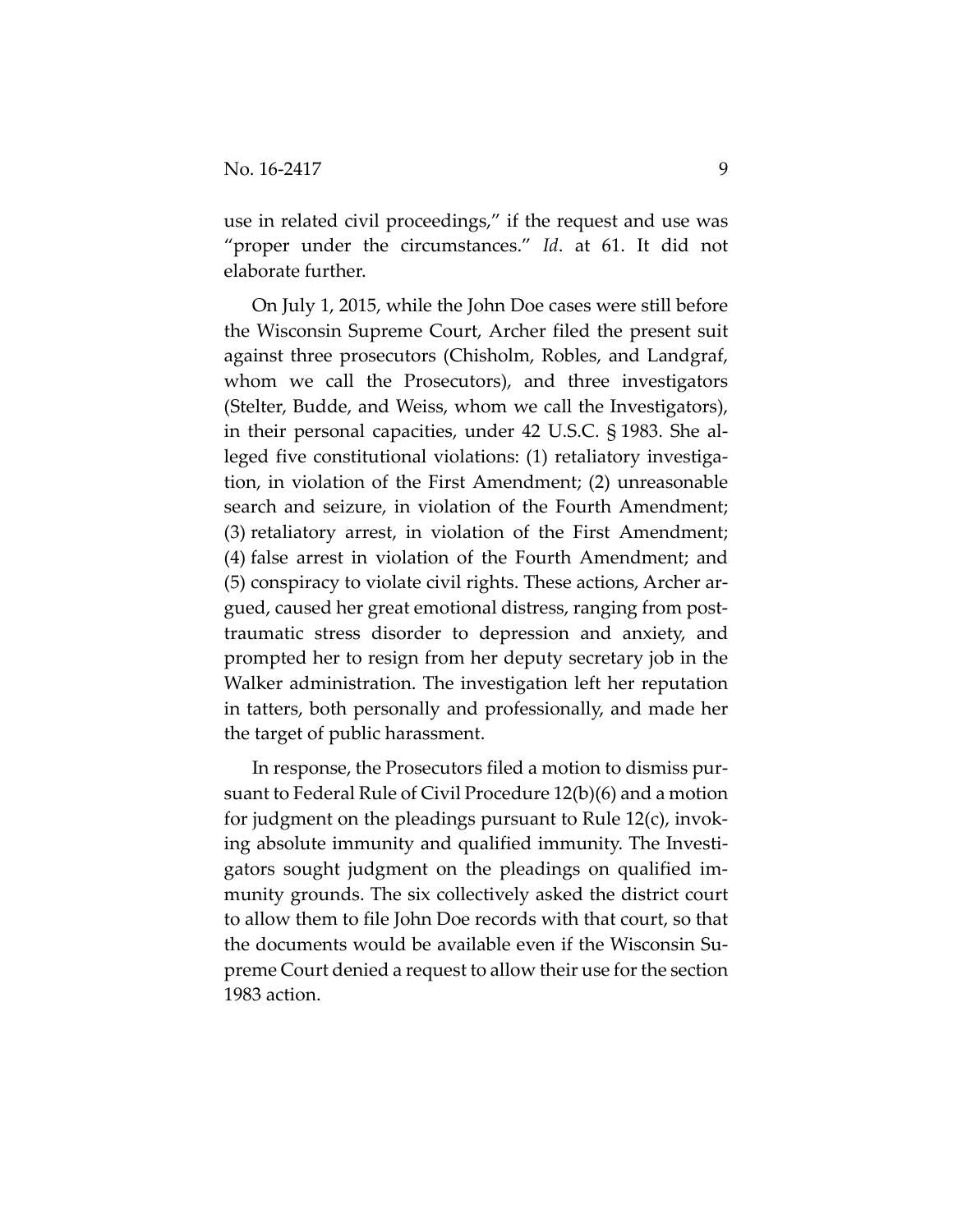The district court decided all issues in favor of the defendants. It granted the Prosecutors' motion to dismiss, reasoning that they were absolutely immune for all their activities done pursuant to the John Doe investigation. It granted the Investigators' motion for judgment on the pleadings on qualified immunity grounds and noted that the Prosecutors also were entitled to qualified immunity. Finally, it granted the defendants' motion to preserve evidence by permitting them to file with the Clerk of the Eastern District of Wisconsin sealed copies of all the materials they had to file with the Wisconsin Supreme Court.

Before us now is Archer's attempt to revive all of her section 1983 claims and to overturn the district court's preserva‐ tion order.

#### **II**

We consider *de novo* the district court's ruling on qualified immunity in response to a motion to dismiss. *Ewell v. Toney*, 853 F.3d 911, 918–19 (7th Cir. 2017). Motions under Rule 12(c) for judgment on the pleadings also receive a fresh look in this court. *Matrix IV, Inc. v. Am. Nat'l Bank & Trust Co. of Chicago*, 649 F.3d 539, 547 (7th Cir. 2011). We read the complaint in the light most favorable to Archer, the non-movant, accepting all of her well‐pleaded facts as true and drawing all reasonable inferences in her favor. *Burke v. 401 N. Wabash Venture, LLC*, 714 F.3d 501, 504 (7th Cir. 2013). To pass muster, Archer's complaint must "state a claim to relief that is plausible on its face." *Bell Atl. Corp. v. Twombly*, 550 U.S. 544, 570 (2007). A claim has the requisite plausibility "when the plaintiff pleads factual content that allows the court to draw the reasonable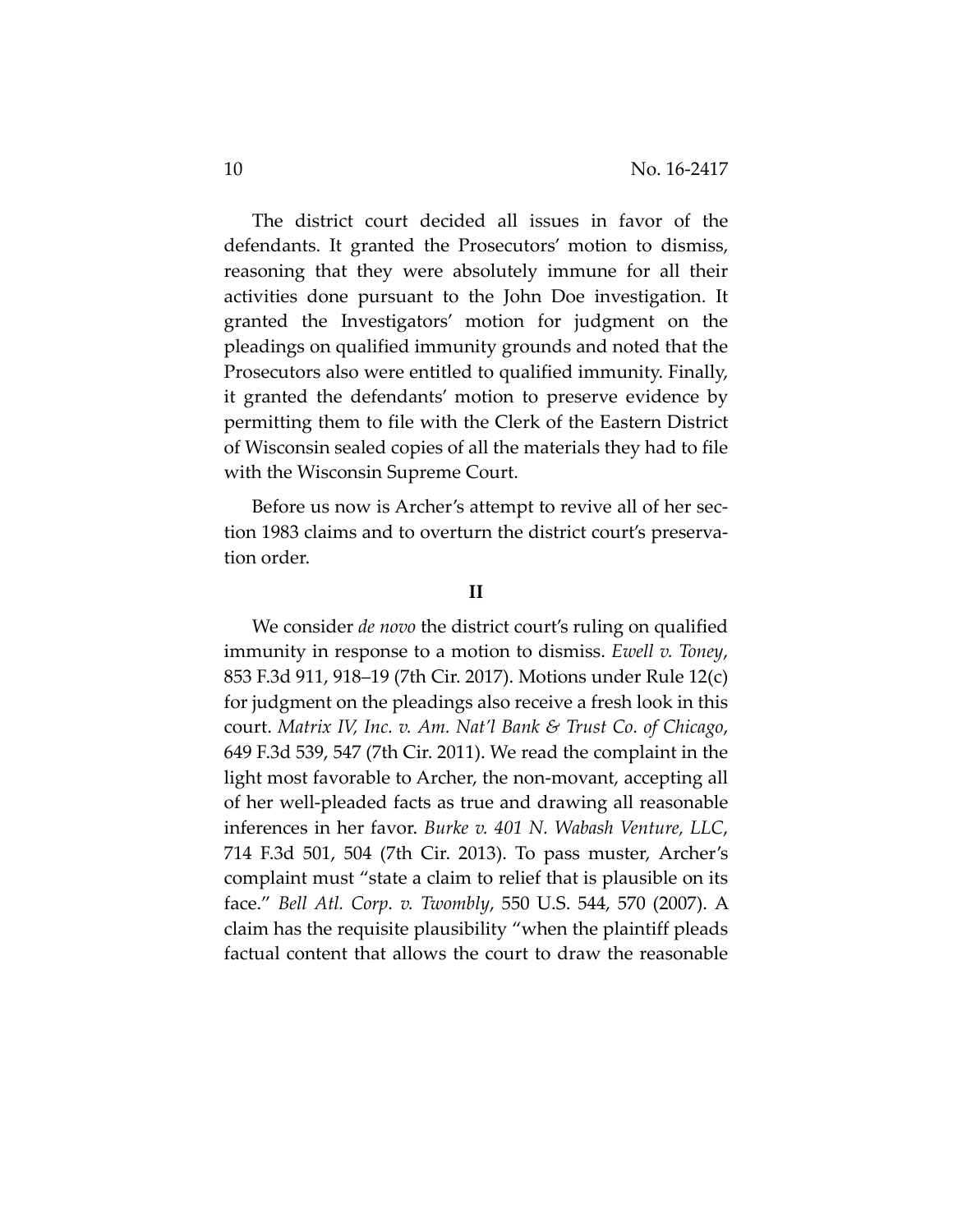inference that the defendant is liable for the misconduct alleged." *Ashcroft v. Iqbal*, 556 U.S. 662, 678 (2009).

#### **A**

Archer asks us to hold that absolute immunity does not protect the Prosecutors in this case because they were acting as investigators—not prosecutors—at all times relevant to her claims. The district court was not persuaded by this argu‐ ment; it placed great weight on the fact that their actions were taken as part of the John Doe proceeding. That meant that some, if not all, of the Prosecutors' actions were conducted under the direct supervision and approval of a judge. As for the execution of the warrant, the district court found disposi‐ tive the fact that Archer had not alleged the necessary per‐ sonal involvement. The former issue is the critical one: whether the Prosecutors are entitled to absolute immunity for their investigation of Archer because it was done pursuant to the John Doe process.

Prosecutors are absolutely immune for actions they undertake in their capacities as prosecutors, even including malicious prosecution unsupported by probable cause. *Imbler v. Pachtman*, 424 U.S. 409, 427 (1976). But absolute immunity does not shield them from liability for actions that are not "intimately associated with the judicial phase of the criminal process," nor does it apply when they are performing non‐ prosecutorial actions, such as administrative and investigatory activities. *Imbler*, 424 U.S. at 430; see *Buckley v. Fitzsimmons*, 509 U.S. 259, 274–76 (1993); *Burns v. Reed*, 500 U.S. 478, 492–95 (1991). Protection hinges not on the defendant's job title, but on the nature of the function he performed. *Buckley*, 509 U.S. at 268–69.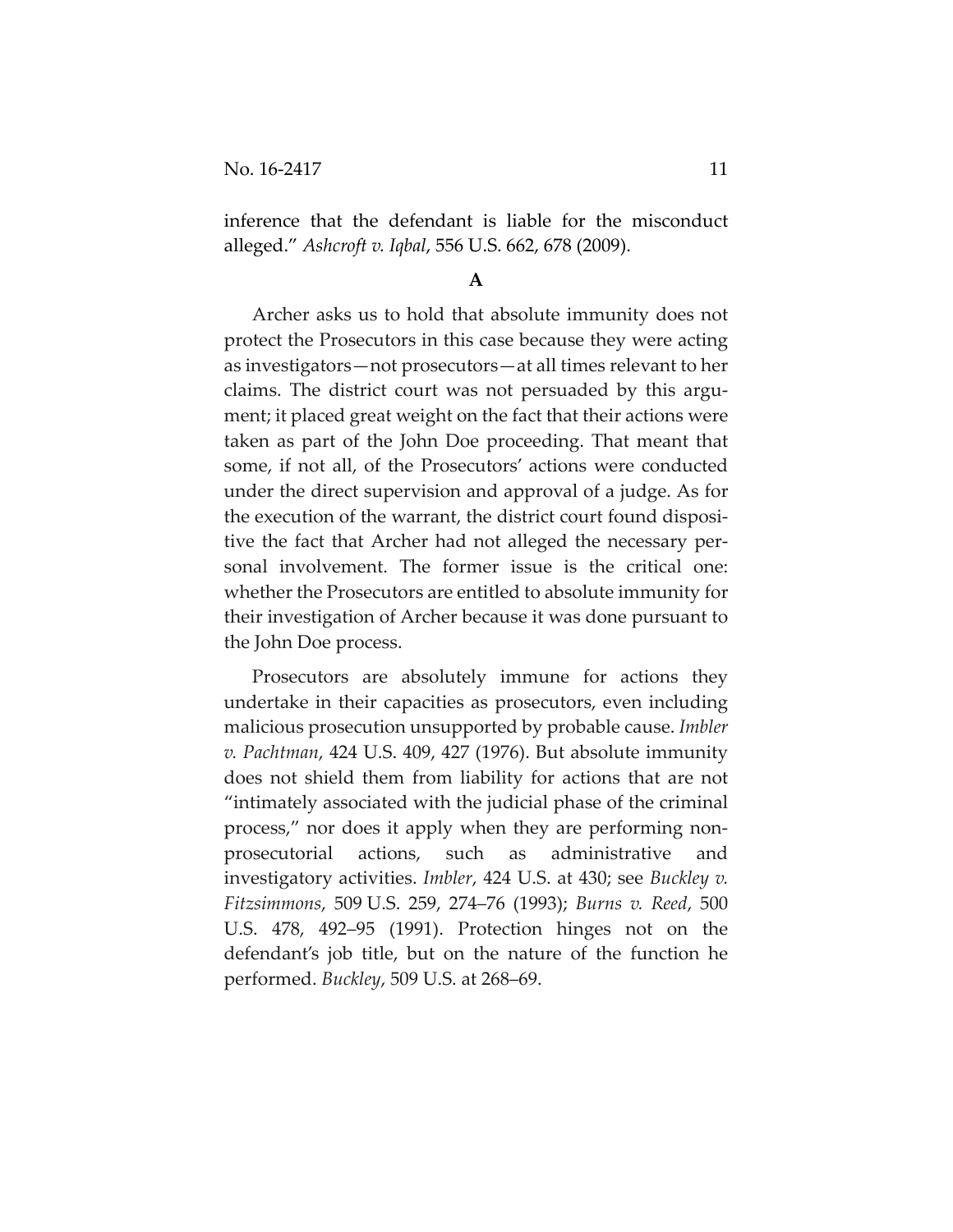The Prosecutors argue that all the actions Archer has identified were prosecutorial in nature because they were conducted under the supervision of a judge who, under Wisconsin law, "is to act as a neutral magistrate." *In re Doe Petition*, 750 N.W.2d 873, 884 (Wis. 2008). We have likened John Doe proceedings to grand jury investigations, see *O'Keefe v. Chisholm*, 769 F.3d 936, 943 (7th Cir. 2014); they also proceed under the general supervision of a judge, and prosecutors receive absolute immunity in those proceedings. *Id.* at 273. That said, the ultimate test remains a functional one; the involvement of a judge is not dispositive. See *Buckley*, 509 U.S. at 272–73 (absolute immunity protects "an out‐of‐ court 'effort to control the presentation of a witness's testimony'") (quoting *Imbler*, 424 U.S. at 430 n.32). John Doe proceedings are intended as "investigatory tool[s]" for determining whether a crime was committed and by whom, *State ex rel. Reimann v. Cir. Ct. for Dane Cnty.*, 571 N.W.2d 385, 390 (Wis. 1997), and prosecutorial work historically did not include investigations, see *Buckley*, 509 U.S. at 275–76.

Because they are so unusual, John Doe proceedings do not fit neatly into the categories used in earlier cases. We find it a bit artificial to squash them into either the absolute immunity box or the qualified immunity box, but fortunately, that is not necessary. If qualified immunity is available, it is enough to dispose of the present case. We therefore turn directly to that analysis. See *Sonnleitner v. York*, 304 F.3d 704, 717 n.8 (7th Cir. 2002) (court may affirm on the basis of any ground fairly presented in the record).

#### **B**

All of the defendants have invoked qualified immunity as an affirmative defense to Archer's claims. "Qualified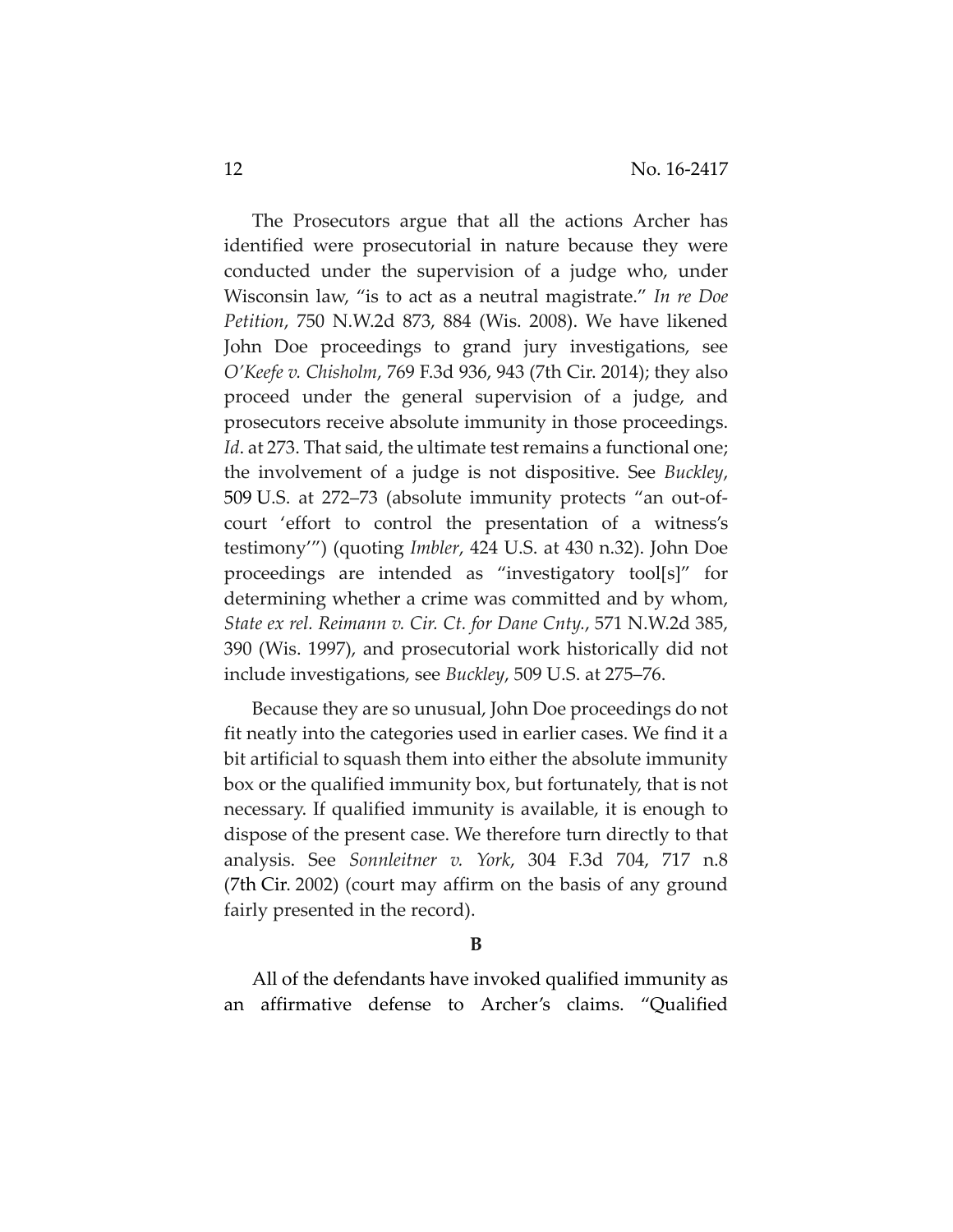immunity shields government officials from civil damages liability unless the official violated a statutory or constitutional right that was clearly established at the time of the challenged conduct." *Reichle v. Howards*, 566 U.S. 658, 664 (2012). Although qualified immunity is an affirmative defense, the plaintiff has the burden of defeating it once the defendants raise it. *Rabin v. Flynn*, 725 F.3d 628, 632 (7th Cir. 2013). To do so, the plaintiff must show (1) that the defendant violated a constitutional right, when construing the facts in the light most favorable to the plaintiff, and (2) that the right was clearly established at the time of the alleged violation, such that it would have been clear to a reasonable actor that her conduct was unlawful. *Pearson v. Callahan*, 555 U.S. 223, 232 (2009). A failure to show either is fatal for the plaintiff's case, and we may begin (and possibly end) with either inquiry. *Id*. at 236.

1

In support of her assertion that her Fourth Amendment rights were violated by the September 14, 2011 search and sei‐ zures in her home, Archer attacks both the warrant and the search itself. We address the warrant first, and then the manner in which the search was carried out.

Searches undertaken pursuant to valid search warrants are presumptively valid, see *Franks v. Delaware*, 438 U.S. 154, 171 (1978), and even flawed warrants can help to demonstrate good faith on the part of the officers, see *United States v. Leon*, 468 U.S. 897 (1984). In order to be valid, a search warrant must: (1) be issued by a neutral and disinterested magistrate; (2) establish probable cause that the evidence sought in the warrant will aid in obtaining a conviction of a particular offense; and (3) describe with particularity the things to be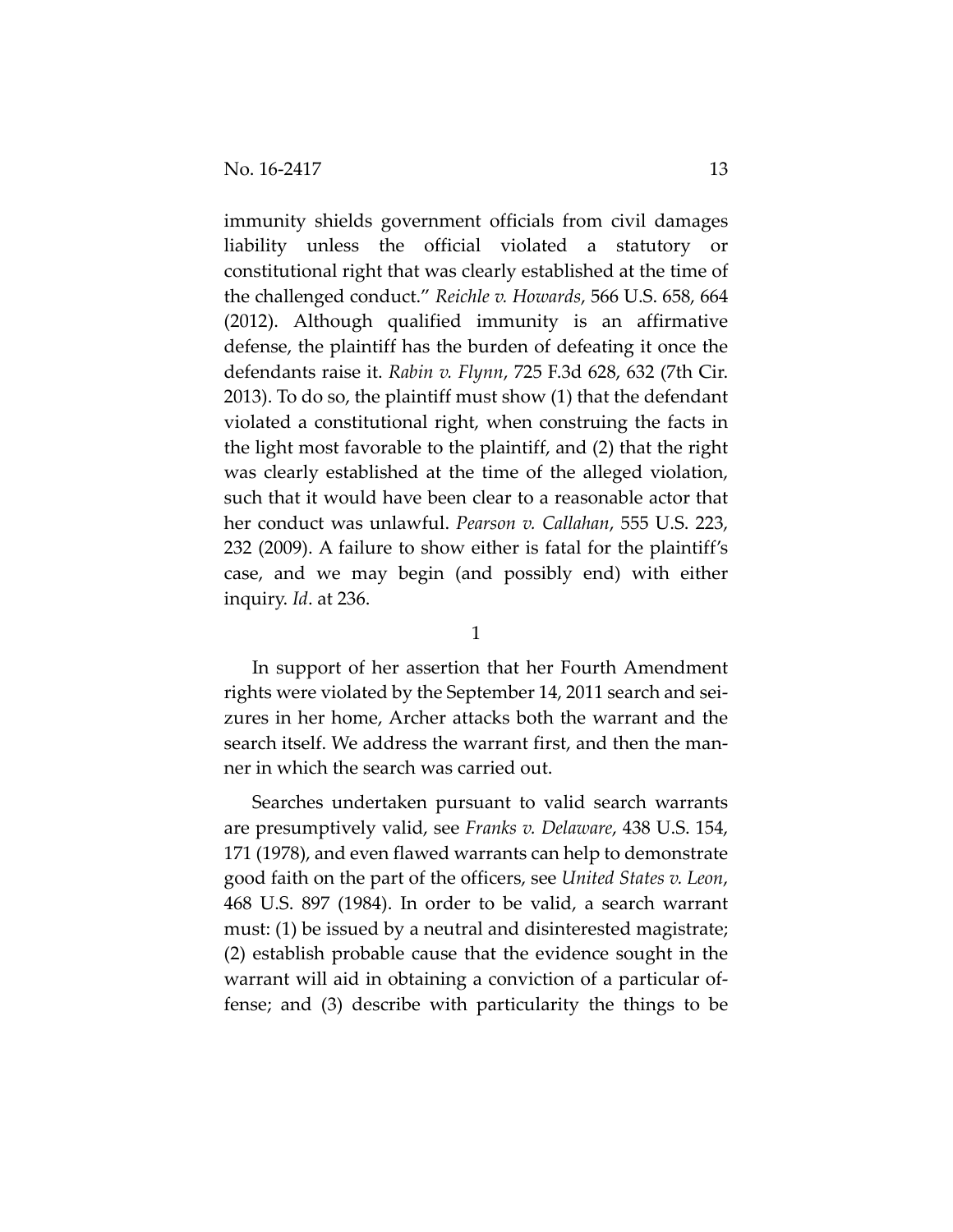seized and the place to be searched. *Dalia v. United States*, 441 U.S. 238, 255 (1979). Even if one of those elements is miss‐ ing, an officer is still entitled to qualified immunity if she is acting pursuant to a warrant that was authorized by a judge, and her action is reasonable. *Leon*, 468 U.S. at 920–21; *Malley v. Briggs*, 475 U.S. 335, 344–45 (1986). Only when an officer seeks or obtains a warrant "so lacking in indicia of probable cause as to render … belief in its existence unreasonable," may the officer face liability for damages. *Malley*, 475 U.S. at 344–45.

Archer asserts that the warrant in her case was deficient in all three respects. Her first attack is her boldest: she asserts that the John Doe judge was not "neutral and detached" and that he "rubber‐stamped" the warrant and made "no effort to scrutinize the legal or factual basis for the requested warrants and subpoenas." At one point, she questioned whether the judge even read the application or signed the warrant, alt‐ hough she did not repeat this in her amended complaint. Archer also alleges that the defendants somehow knew about the judge's shirking of his responsibility.

Proving that a judge was not "neutral and detached" is difficult to do; such arguments rarely succeed because they demand exceptional circumstances. Wisconsin has a presumption of regularity that attaches to the actions of state judicial officers. See *State ex rel. LaFollette v. Cir. Ct. of Brown Cnty., Br. 1*, 155 N.W.2d 141, 149 (Wis. 1967); *cf. U.S. Postal Serv. v. Gregory*, 534 U.S. 1, 10 (2001) (presumption of regularity attaches to actions of government agencies). But see *Lo‐Ji Sales, Inc. v. New York*, 442 U.S. 319, 326–28 (1979) (local justice did not act with the required neutrality and detachment when he participated in and directed the seizure of items during the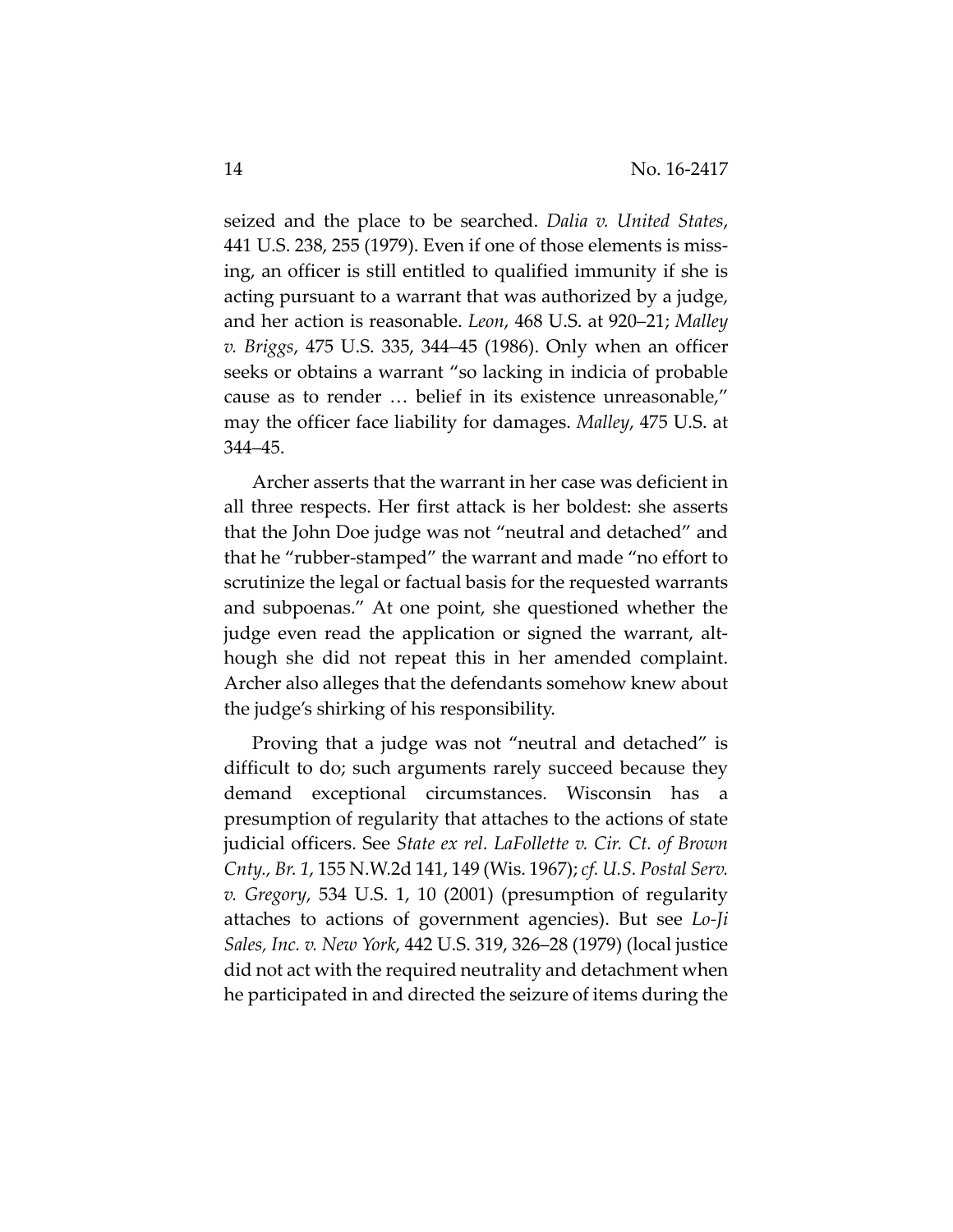execution of a warrant he had issued). Archer has offered nothing in her complaint that would rebut that presumption. At best she has expressed a hunch that something went awry. But she must do more than raise questions about the judge's action; she must allege enough facts to present a plausible violation. See *Twombly*, 550 U.S. at 570; *Adams v. City of Indianapolis*, 742 F.3d 720, 728–29 (7th Cir. 2014).

The only factual allegations that head in this direction facts which also were not in her amended complaint—con‐ cern time sheets and reimbursement logs that the John Doe judge (who was paid by the hour) submitted to the state. Those sheets apparently reflected that he did not report doing work on the John Doe investigation on the date when Stelter submitted his sworn statement and the judge signed the warrant. From these logs, timestamps, and the judge's report of work done some 30 miles away, Archer deduces that there was not enough time in the day for the judge to review Stelter's warrant package. Archer adds a roundabout chal‐ lenge to the authenticity of the warrant, noting that the judge did not seek reimbursement for travel to Milwaukee (where the warrant was issued), even though he did not live there. Finally, Archer's handwriting expert "was unable to confirm" that the signature on the warrant matched other documents signed by the judge.

These records are not the silver bullet Archer thinks they are; they do not, and cannot show, that the judge was not "neutral and detached." Assuming for the sake of argument that the court should even consider these documents, they re‐ veal at most that the judge did not spend significant time re‐ viewing the warrant on the day that it was issued. It does not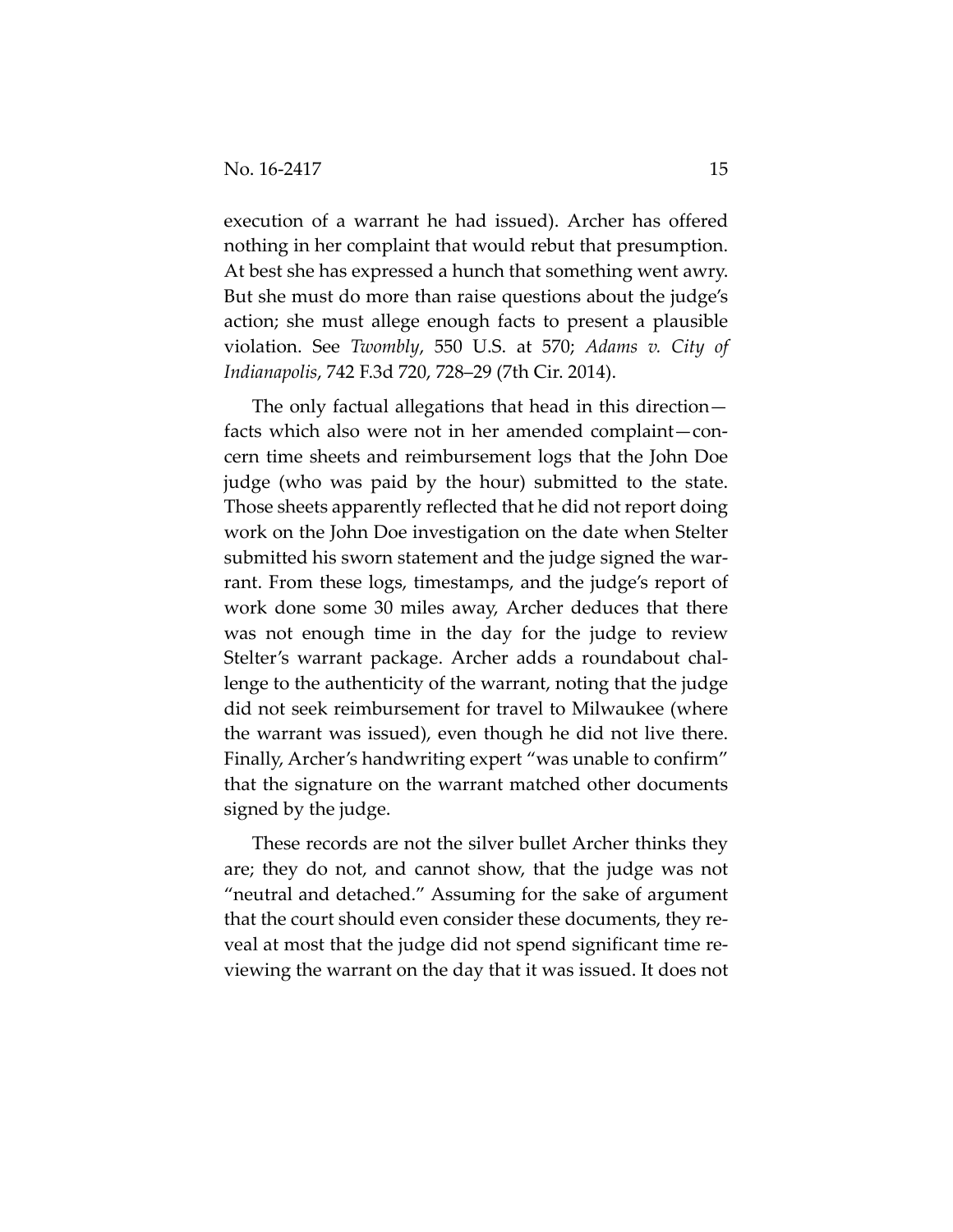show that he did *not* review a draft or discuss it with the de‐ fendants earlier. Nor does it shed light on possible bias or im‐ propriety. It relates only to the judge's diligence, which is ir‐ relevant to our validity inquiry. And it is possible that he did not ask for reimbursement for that day's work. (Indeed, given the ease of today's electronic communication, the judge easily could have been working on the case from an office 30 miles away from Milwaukee; the record is silent about this possibil‐ ity.) In sum, Archer has failed to allege facts that, if believed, would show that the judge who issued the warrant shirked his responsibility to be a "neutral and detached magistrate." *Coolidge v. New Hampshire*, 403 U.S. 443, 449 (1971).

Archer's theory has another flaw: she has not explained how the defendant prosecutors and investigators might have known of the judge's alleged sloppiness, such that their reli‐ ance on the warrant was unreasonable. Archer's brief says only that "[a]ppellees knew that the judge did not review the warrant and know whether he is actually the one who signed it." Why the counter‐intuitive proposition that the prosecu‐ tor's office should have known about the internal operations of the judiciary is left up in the air.

Archer's second jab at the warrant focuses on Stelter's sup‐ porting affidavit. Archer claims that Stelter and others pro‐ cured the affidavit through deceit by providing misleading and unfair statements to the judge. The defendants, she con‐ tends, selectively quoted her e‐mails and failed to disclose key information about the bids, including that Archer "actively opposed" awarding the 2010 Reuss Plaza lease to the Walker administration's favored bidder. This information tended to exculpate her, she claims, and thus would have undermined the showing of probable cause.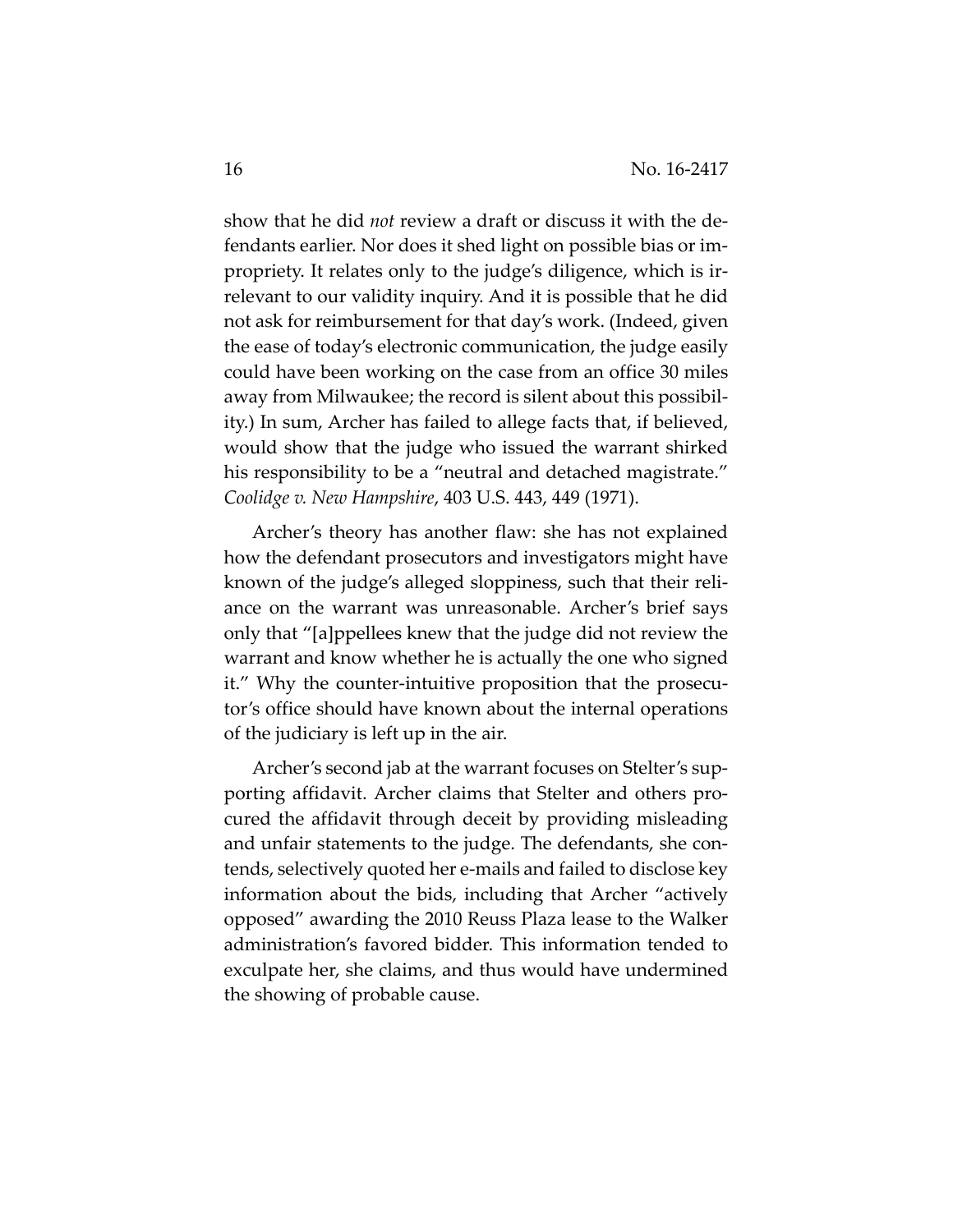A warrant is insufficient for Fourth Amendment purposes if the requesting officer "knowingly, intentionally, or with reckless disregard for the truth, makes false statements" when requesting it, and her false statements were "necessary to the determination that a warrant should issue." *Betker v. Gomez*, 692 F.3d 854, 860 (7th Cir. 2012) (internal citation omitted). This includes an officer's failure to disclose facts that she "knew would negate probable cause." *Beauchamp v. City of Noblesville, Ind.*, 320 F.3d 733, 743 (7th Cir. 2003). But even officers who knowingly or recklessly submit an affidavit containing falsehoods may receive qualified immunity if they show an objectively reasonable basis for believing that the affidavit still demonstrated probable cause. *Betker*, 692 F.3d at 860.

The facts that were allegedly withheld from the issuing judge do not negate probable cause. Stelter's detailed affidavit described a range of suspicious and troubling activity be‐ tween bidders and Walker's inner circle, including Archer. It noted that Archer used her private e‐mail account to forward documents and, at one point, to advise Hiller. Even if Archer personally opposed a favored bidder, it is still possible that she improperly assisted others. Moreover, the affidavit specif‐ ically relied on Wisconsin's parties‐to‐crime statute, Wis. Stat. § 939.05, which allows for aiders and co‐conspirators to be treated as principals to a crime. Because no facts that would negate probable cause were withheld, the warrant cannot be rejected on this ground.

Archer lastly attacks the particularity of the warrant. She claims that it was so lacking in meaningful limits that it was facially deficient and thus did not even permit good-faith, *Leon*‐style reliance. The Fourth Amendment demands that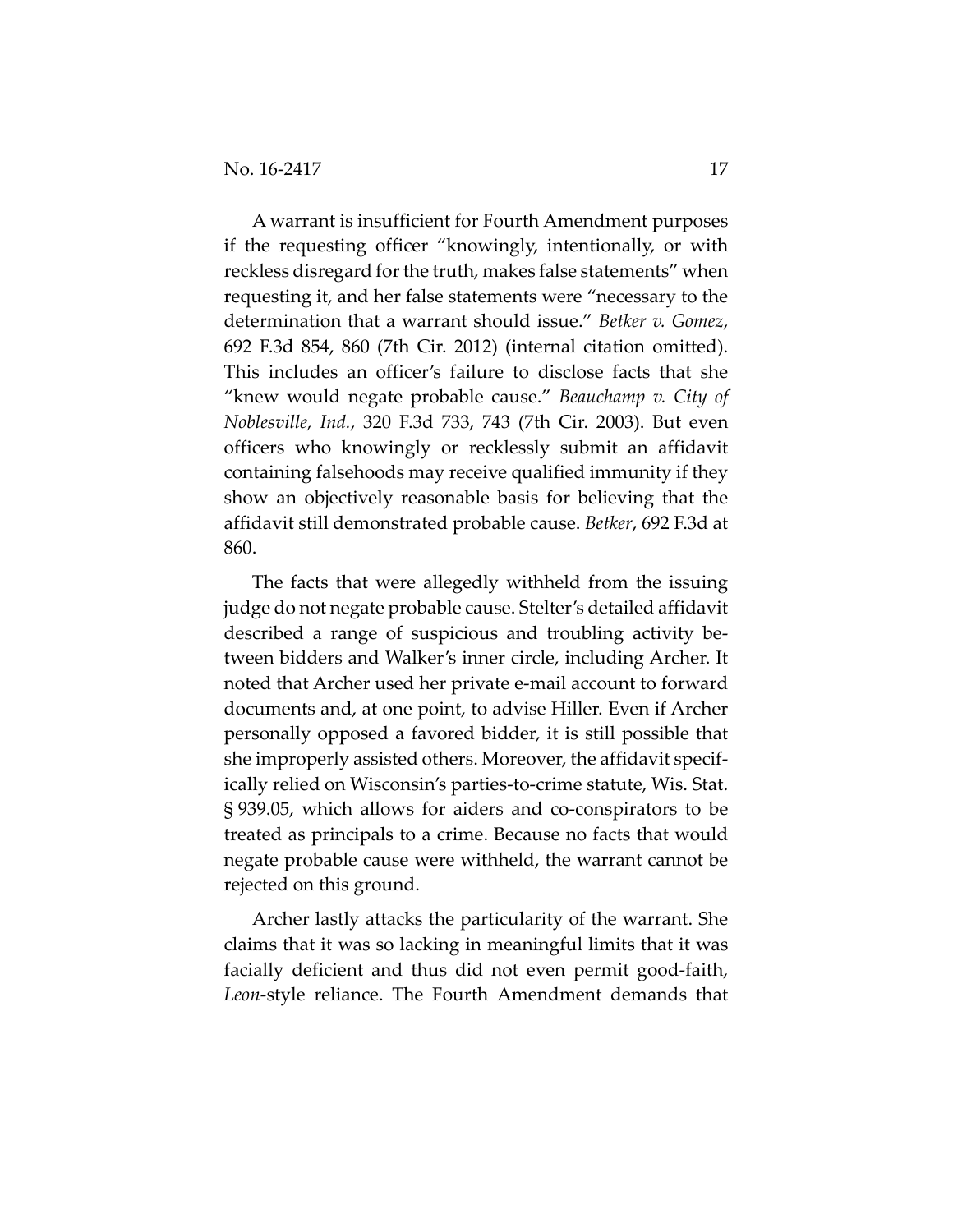warrants "particularly describ[e] the place to be searched, and the persons or things to be seized." U.S. CONST. amend. IV. This mandate "makes general searches under them impossible and prevents the seizure of one thing under a warrant describing another." *Marron v. United States*, 275 U.S. 192, 196 (1927); see also *Maryland v. Garrison*, 480 U.S. 79, 84 (1987); *Dalia*, 441 U.S. at 255. Warrants that fail to satisfy this threshold requirement are facially deficient, and executing officers may not rely on them. *Leon*, 468 U.S. at 914. But although warrants must describe the objects of the search with "reasonable specificity," the Constitution does not insist that they be "elaborately detailed." *United States v. Jones*, 54 F.3d 1285, 1290 (7th Cir. 1995) (internal citation omitted).

Archer's characterization of the warrant as containing only "reference[s] to broad statutes" and "illustrative" topics is not supported by the document. Far from giving only a bird's eye view of the case, Stelter's affidavit detailed the con‐ tracts, the players involved, their various actions, and the spe‐ cific state laws he believed that Archer (and others) may have violated.

The affidavit also described the specific location to be searched (Archer's home), and the objects to be seized, which included "all documents, e‐mails, records, correspondence, and information relating to" the Reuss Plaza lease and the 2009 housekeeping contract, and related e‐mails between January 1, 2009 and December 31, 2010. Archer finds these categories so broad as to violate the Constitution. But the particularity inquiry turns on what was realistic or possible in *this* investigation. See *Jones*, 54 F.3d at 1291. Stelter could not know *ex ante*, with pinpoint specificity, what documents and e‐mails existed. This is to be expected, since secrecy is often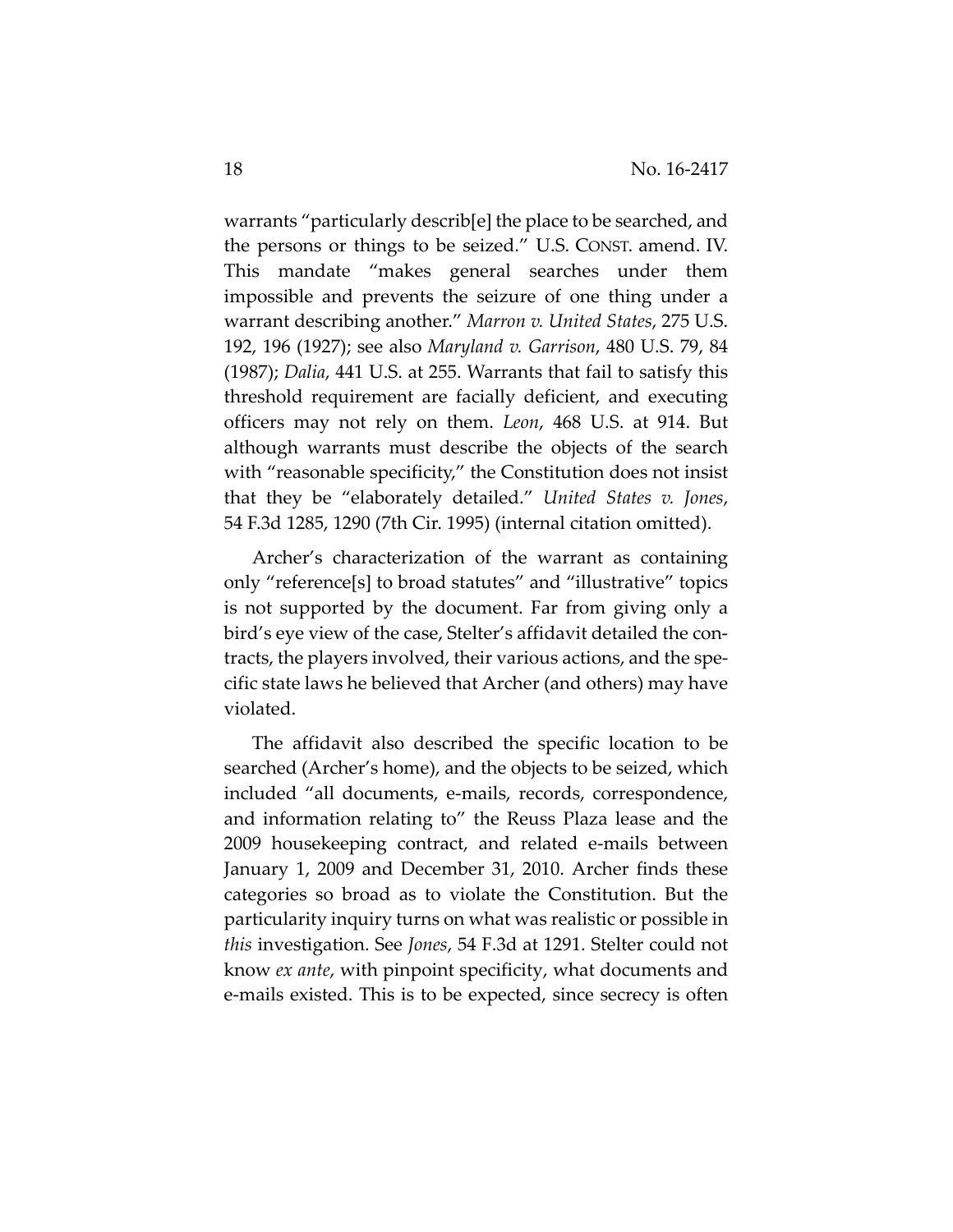the preferred *modus operandi* of wrongdoers, and the defendants believed Archer and her confederates were wrongdoers. When granular detail is impossible, generic descriptions of the items to be seized are sufficient so long as they particularize the types of items to be seized. *Russell v. Harms*, 397 F.3d 458, 464 (7th Cir. 2005). The warrant here did just that, and thus the defendants are entitled to qualified immunity on this aspect of Archer's unreasonable search and seizure claim.

Archer also argues that the manner of the search violated her Fourth Amendment rights, even if the warrant itself was sound. Archer contends that the officers exceeded its scope by ordering that certain places in her home be searched, because the items the warrant authorized to be seized could not have been in these places. She also objects to the officers' seizure of her phone, computer, and private e-mails—items that, we assume, contained more than documents related to the two contracts and the John Doe investigation. One can raise this type of claim as a matter of law: exceeding the scope of a warrant violates the Fourth Amendment; it is tantamount to a "gen‐ eral exploratory rummaging through one's belongings." *United States v. Mann*, 592 F.3d 779, 782 (7th Cir. 2010).

But the officers did not look for anything the warrant did not authorize, and we already have found that the list was not impermissibly vague. The affidavit expressly permitted the seizure of "any computer or electronic communication device of Archer containing any records related" to the two contracts and the other components of the investigation. The fact that these electronic devices contained documents other than those authorized for seizure under the warrant is of no mo‐ ment. If the possible existence of unrelated materials were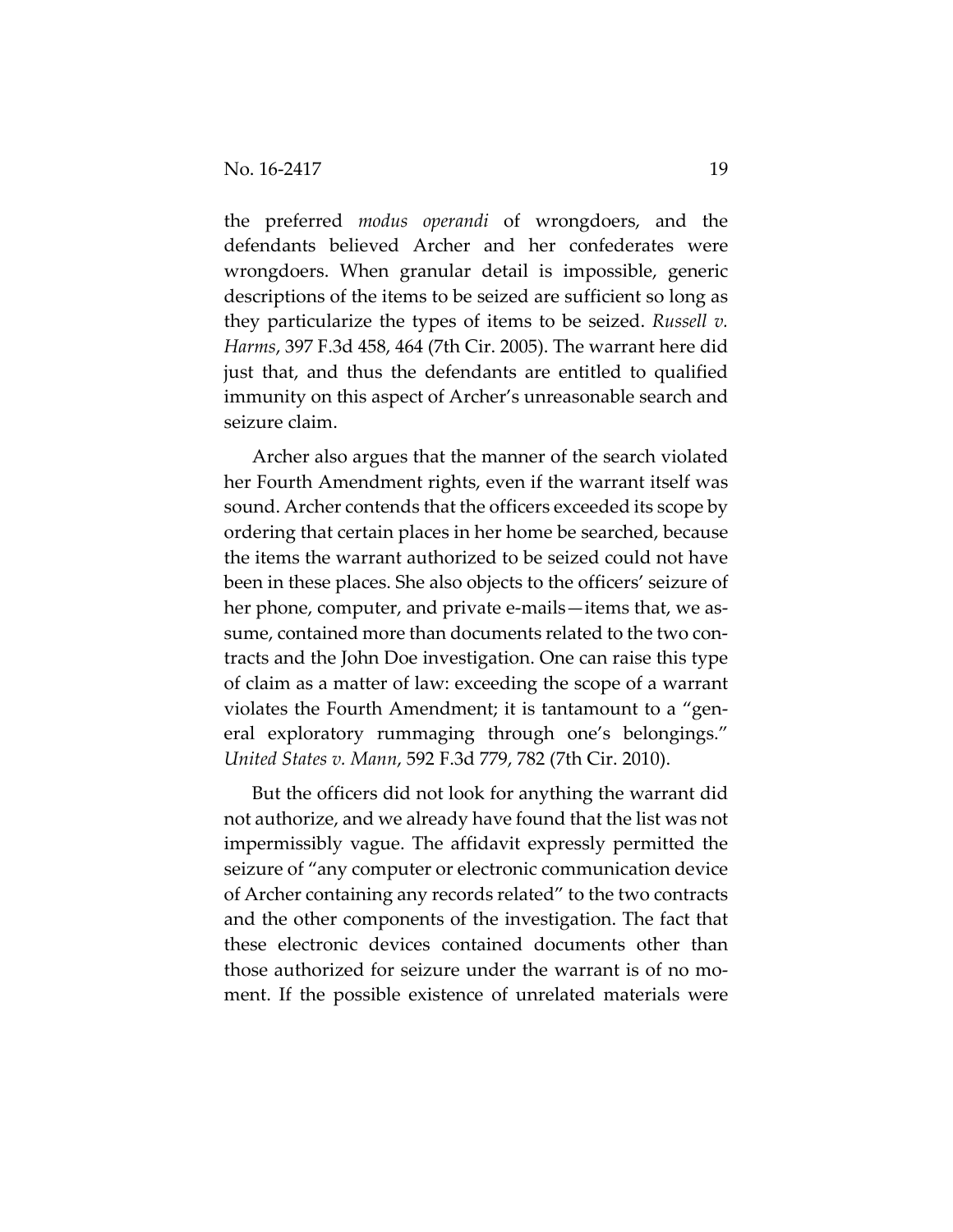enough to invalidate a warrant, computer searches would be impossible in drug cases, financial fraud cases, internet child pornography cases, and a host of others. The target's privacy interest in unrelated materials is typically addressed by the search methods used by the police after seizure, because an *ex ante* screen is impossible. Here, Stelter's affidavit specifically noted the officers'desire to "search … documents within" any computer or device that was seized. Because the records au‐ thorized to be seized "could be essentially anywhere on the computer," the officers were entitled to take any storage de‐ vices capable of holding responsive records.

Moreover, no Fourth Amendment violation occurred when officers searched Archer's dresser, cabinets, and basement. Generally, officers are entitled to search anywhere the items to be seized might likely be discovered, so long as that is within the place authorized to be searched. See *United States v. Ross*, 456 U.S. 798, 820–21 (1982); *Mann*, 592 F.3d at 782–83. The objects of the search set the boundaries of the scope; "[i]f you are looking for an adult elephant, searching for it in a chest of draws is not reasonable." *Platteville Area Apt. Ass'n v. City of Platteville*, 179 F.3d 574, 579 (7th Cir. 1999). Here, the items expressly authorized to be seized—paper, digital rec‐ ords, and electronic devices—were closer in size to a cat than an elephant. Digital records could be stored on devices such as thumb drives, hard drives, or CDs, which could be almost anywhere in the house. Thus, the officers were authorized to look in any of those places. See *United States v. Aghedo*, 159 F.3d 308, 311 (7th Cir. 1998).

Archer also objects to the manner of the search, which she describes as so violent that it independently violated the Fourth Amendment. See *Los Angeles Cnty. v. Rettele*, 550 U.S.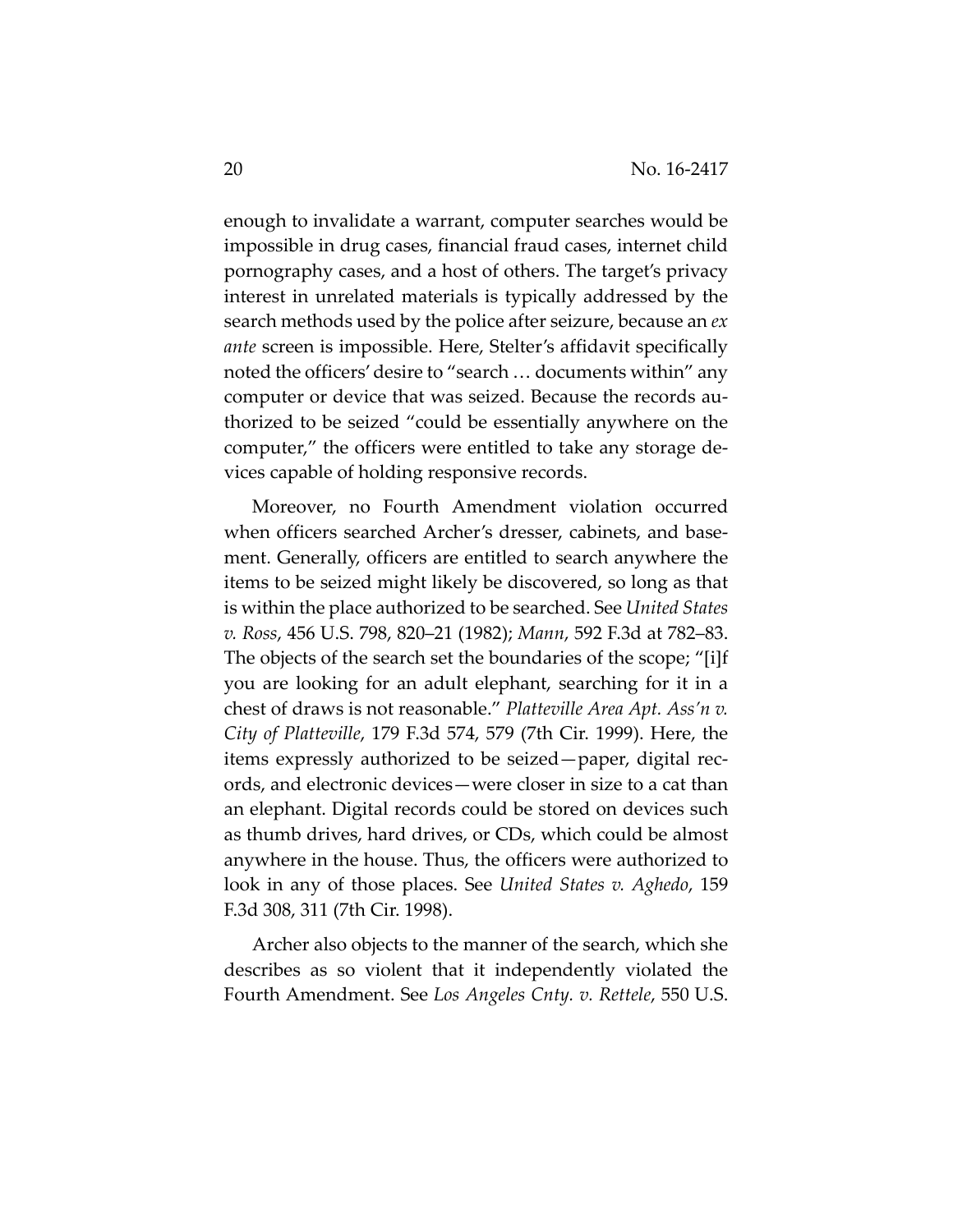609, 614 (2007) ("Unreasonable actions include the use of ex‐ cessive force or restraints that cause unnecessary pain or are imposed for a prolonged and unnecessary period of time."). She points to the presence of a battering ram (that was not used), the officers' entering the home with "guns drawn" (they apparently put them away quickly), the presence of a news reporter (who was on the sidewalk during the search), and the time of day (early on a weekday morning).

The Fourth Amendment prohibits the use of excessive force during a seizure. See *Graham v. Connor*, 490 U.S. 386, 397 (1989); *Estate of Escobedo v. Bender*, 600 F.3d 770, 780 (7th Cir. 2010). *Rettele* holds that "[t]he test of reasonableness [of force] is an objective one." 550 U.S. at 614. We look at the facts from the perspective of a reasonable officer at the time. *Baird v. Renbarger*, 576 F.3d 340, 344 (7th Cir. 2009). Unpleasant as the events undoubtedly were, we see nothing objectively unreasonable in what occurred. Although Archer was undoubtedly startled to wake up to armed police at her door with a battering ram in the yard, they never used that device, and they quickly holstered their guns. Apprehension that the police *might* do something falls short of a showing that they actually did use objectively abusive tactics. We take Archer at her word that the officers' demeanor was rude and that they were disrespectful, but the Supreme Court has never held that the Fourth Amendment protects against those problems.

The presence of a news reporter outside her home during the search does not change things. Archer alleges no facts tending to show that any of the six defendants were the ones who leaked, or authorized the leak of, information about the search (or anything else about the investigation) to the media. And even if they did, we doubt that the Fourth Amendment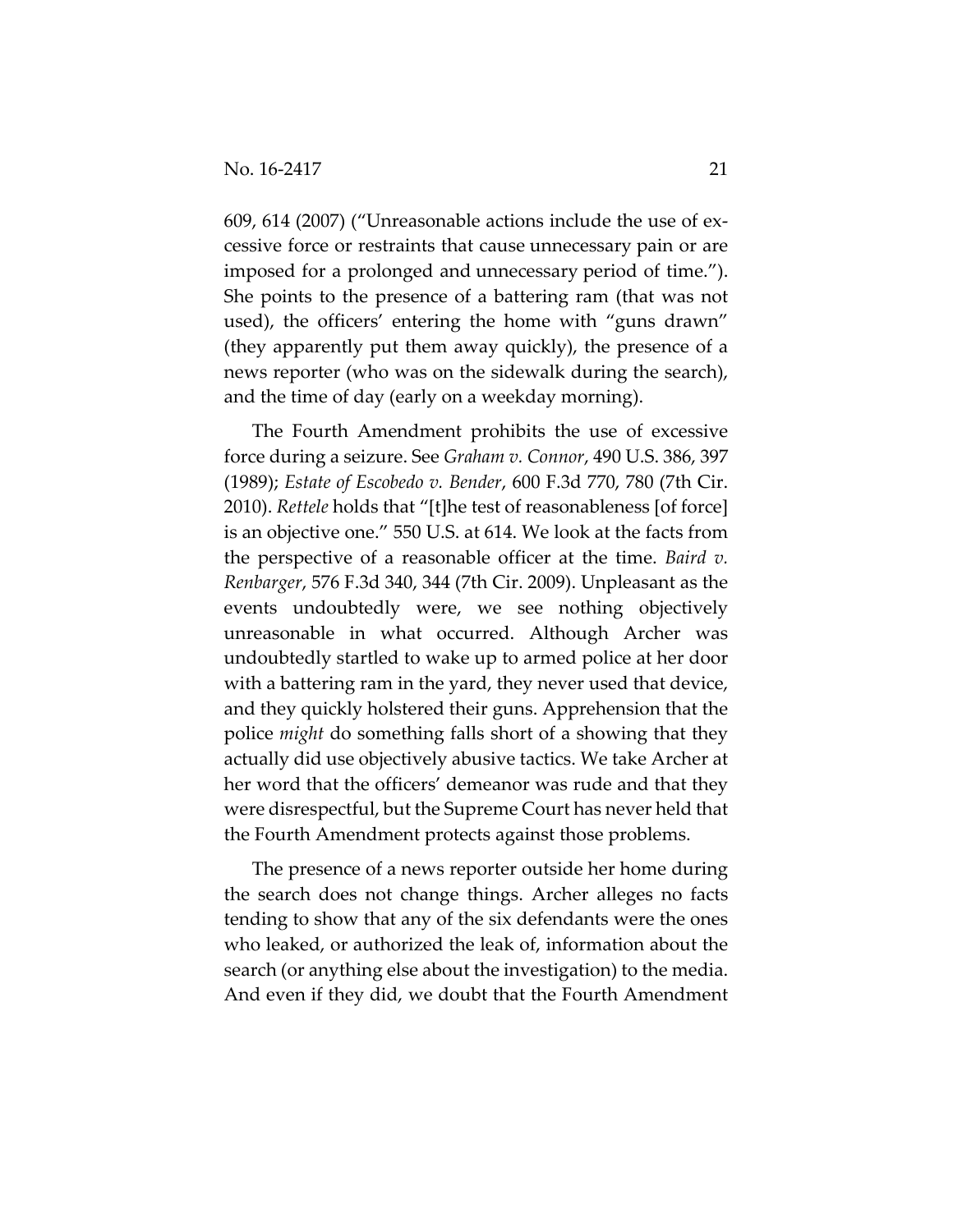protects against such behavior. That does not mean that abuses must go un‐redressed: Wisconsin law provides a rem‐ edy for violations of a secrecy order of a John Doe proceeding, which is at the core of Archer's complaint here. See Wis. Stat.  $\S 968.26(4)(d)$ .

2

Because the warrant was valid and Archer has stated no claim about the execution of the search, her false arrest claim also fails. As Archer implicitly acknowledges, officers may detain the occupants of a location to be searched when they execute a valid warrant if they have a valid reason for doing so—that is, an articulable basis for suspecting criminal activity and a valid law enforcement interest. *Michigan v. Summers*, 452 U.S. 692, 704–05 (1981) ("If the evidence that a citizen's residence is harboring contraband sufficient to persuade a ju‐ dicial officer that an invasion of the citizen's privacy is justi‐ fied, it is constitutionally reasonable to require that citizen to remain while officers of the law execute a valid warrant to search his home.") The defendants did not exceed this limited authority by detaining Archer for the duration of the search. *Id*. (As for Archer's partner, it is enough to say that we have no claim from the partner before us, and so no reason to com‐ ment on the separate interests of the partner.) Seeing no merit in Archer's Fourth Amendment arguments, we move on to her First Amendment claim.

3

Archer argues that the investigation and her detention during the search violated her First Amendment rights, be‐ cause the defendants allegedly took these actions in retalia‐ tion for her support of Walker and her advocacy for Act 10.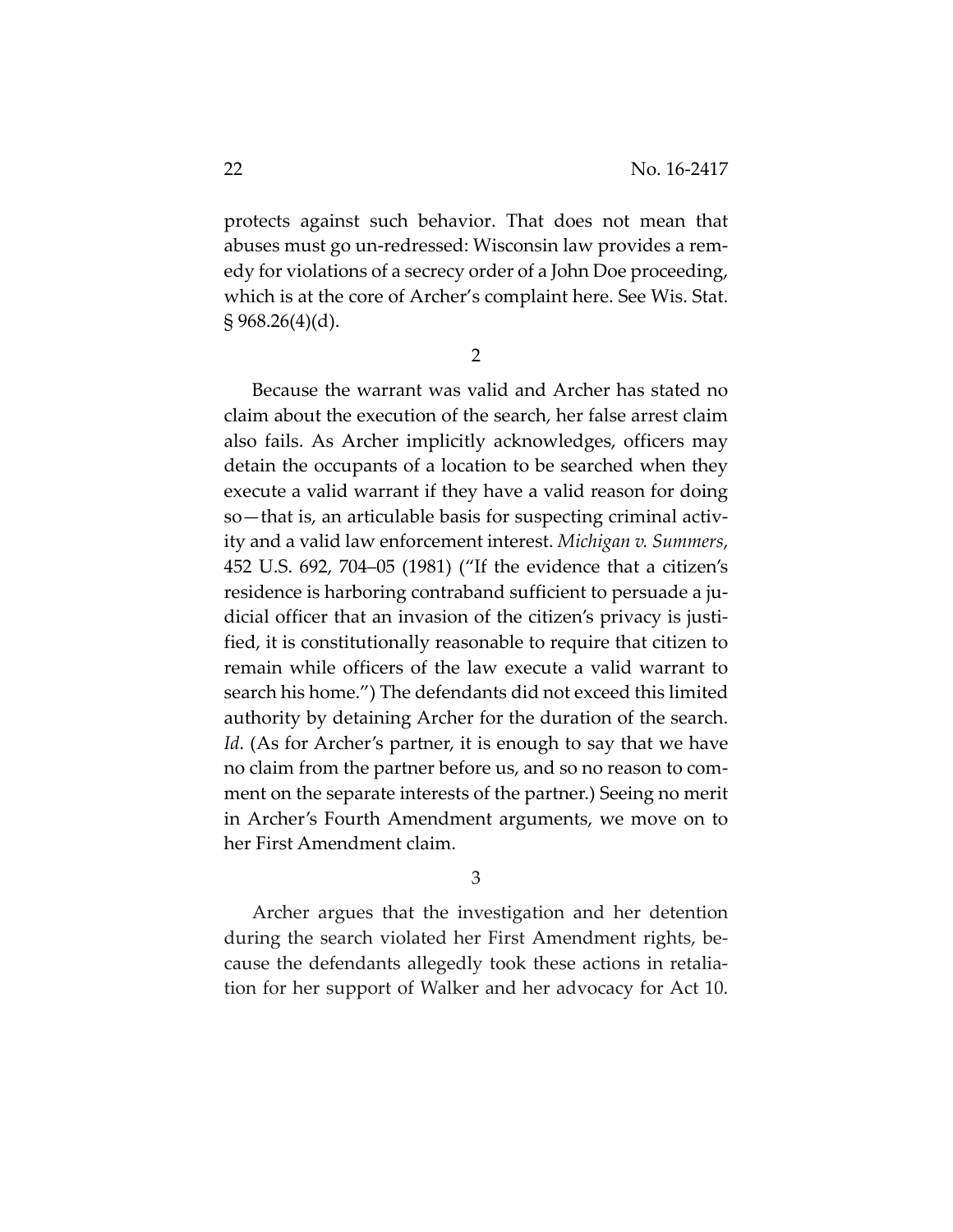Once again, we consider whether qualified immunity protects some or all of the defendants. The defendants have properly raised this defense, and so it is up to Archer to show (1) that the defendants' actions (if proven) violated her constitutional rights, and (2) that these rights were clearly established at the time in question. See *Pearson*, 555 U.S. at 236–38.

To state a First Amendment retaliation claim, Archer must allege that: (1) she engaged in activity protected by the First Amendment; (2) she suffered a deprivation that would likely deter First Amendment activity; and (3) the protected activity she engaged in was at least a motivating factor for the retalia‐ tory action. *Bridges v. Gilbert*, 557 F.3d 541, 546 (7th Cir. 2009); see *Mt. Healthy City Sch. Dist. Bd. of Educ. v. Doyle*, 429 U.S. 274, 287 (1977). We proceed on the assumption that Archer's alle‐ gations of severe emotional distress, tarnished reputation, and professional harms were enough to satisfy the second el‐ ement, and that her allegation that the defendants were motivated to investigate her because of her political advocacy met the third (for purposes of pleading—nothing has been proven yet, of course).

That leaves us with the first question—whether the First Amendment protected Archer's activity from the defendants' criminal investigation and her detention during the search. Archer says yes, and directs us to *Rakovich v. Wade*, 850 F.2d 1180 (7th Cir. 1988) (en banc) *abrogated in part on other grounds*, *Spiegla v. Hull*, 371 F.3d 928 (7th Cir. 2004). *Rakovich*, she ar‐ gues, stands for the proposition that an investigation con‐ ducted in retaliation for public statements is actionable under section 1983. That case concerned a civil service commission member who alleged that he was subjected to a retaliatory in-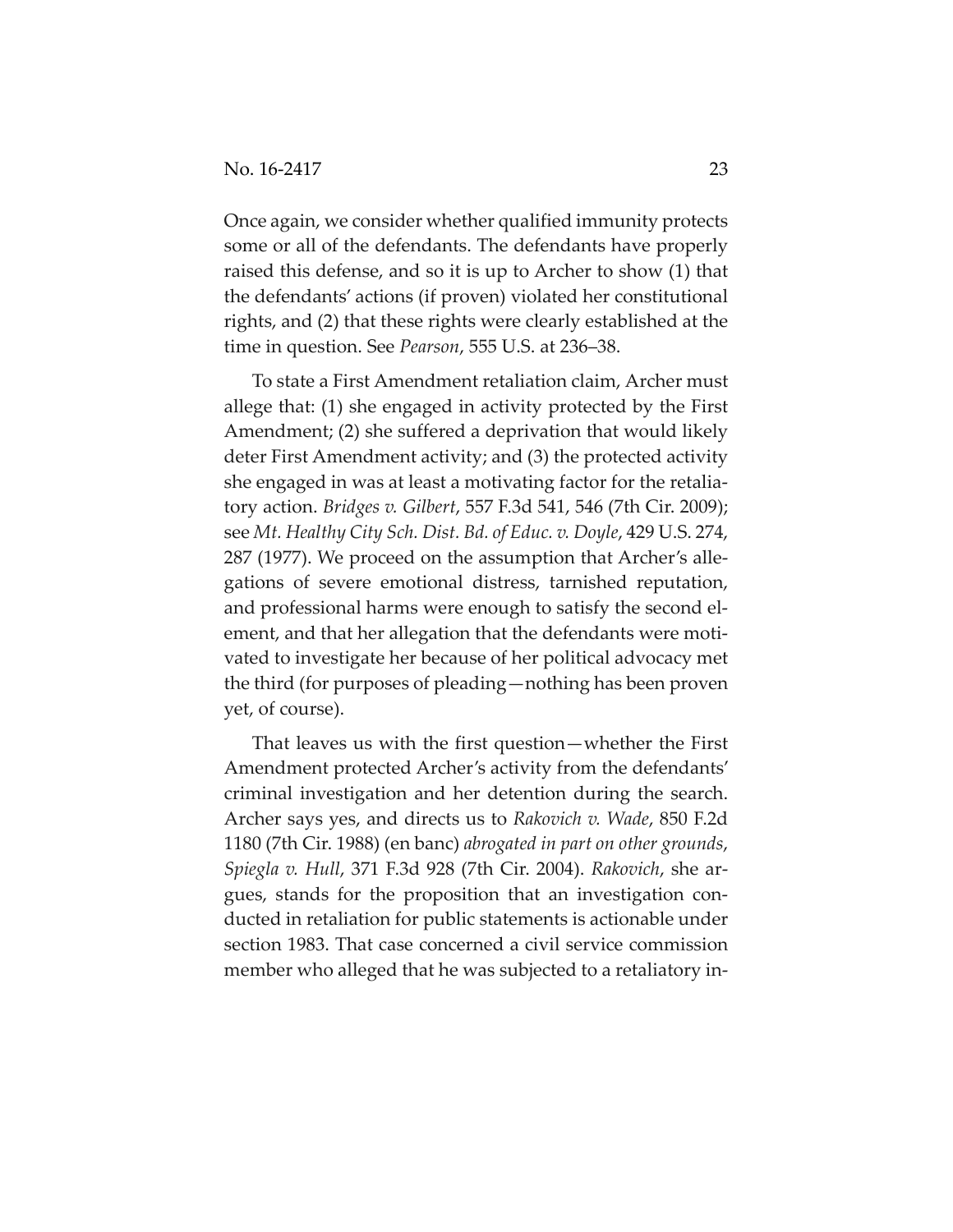vestigation by police officers after he criticized the depart‐ ment. *Id*. at 1183. Archer clings to one line as support for her position: "[t]he district court correctly found that an investi‐ gation conducted in retaliation for comments protected by the first amendment could be actionable under section 1983." *Id*. at 1189.

The quote is accurate, but the conclusion she draws is flawed. *Rakovich* is long in the tooth, and the Supreme Court has spoken to the issues surrounding public employee speech since it appeared. The Court has emphasized the distinction between speech a public employee makes in her capacity as a citizen and speech she makes in her capacity as an employee. *Garcetti v. Ceballos*, 547 U.S. 410 (2006). In *Garcetti,* the Court held that First Amendment protection for a public employee's speech turns on two inquiries: (1) whether the employee spoke as a citizen on a matter of public concern; and (2) if so, whether the governmental entity has offered an adequate justification for its decision to treat the employee differently from the general public. *Id*. at 418. Drawing a distinction be‐ tween public and private speech may be difficult. *Id*. at 424.

That task is necessary, however. Here we must determine whether the activity Archer claims was the impetus for the retaliation was work‐related. In her brief in this court, Archer points to several facts: her general advocacy on behalf of Act 10; her policy work for the governor; and her affiliation with and personal support of the governor. But her amended com‐ plaint focuses on alleged retaliation for her work surrounding Act 10—legislation that Governor Walker first proposed in February 2011, months *after* the John Doe investigation began and two months *after* investigators searched Archer's office.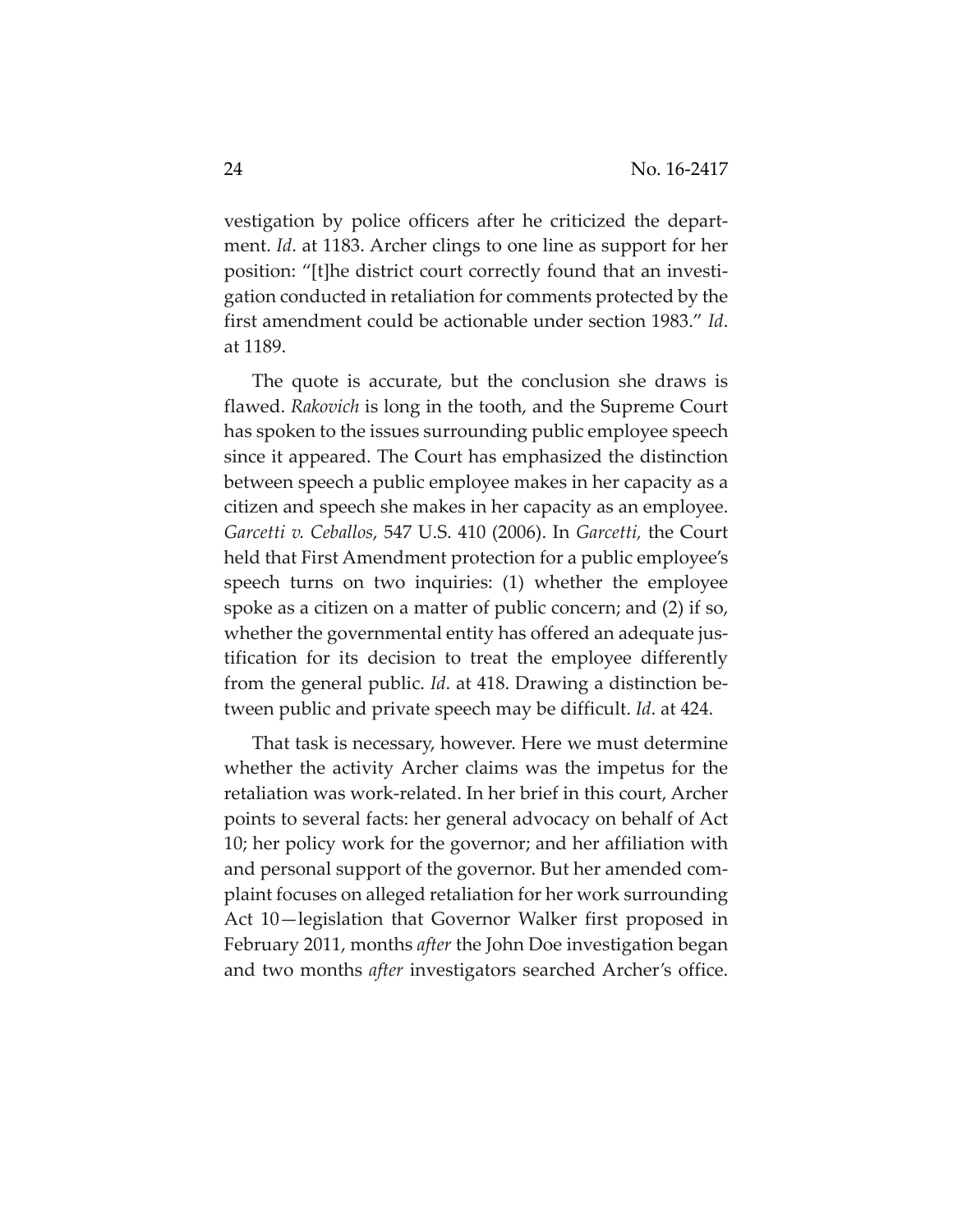There is nothing in the complaint to suggest that Archer's per‐ sonal support of Governor Walker played a role in the investigation. And Archer cannot duck this inquiry merely by re‐ peating that her work on Act 10 was speech she made "as a citizen … outside the duties of employment." See *Tamayo v. Blagojevich*, 526 F.3d 1074, 1092 (7th Cir. 2008) (rejecting a sim‐ ilar classification as a legal conclusion). This legal conclusion is belied by Archer's other assertions about her legislative work in the Walker administration. Her job was in part to de‐ velop policy. Even if this work was "not inherent" to the dep‐ uty secretary position, that does not mean Archer undertook it in her capacity as citizen. Thus, while political work and legislative work easily constitute matters of public concern, Archer worked on these matters as a state employee, albeit one who served at the governor's pleasure.

Were we to proceed to the second *Garcetti* inquiry, we would run into a roadblock there too, because that question asks whether the *government employer* had an adequate justifi‐ cation for treating the employee differently from a member of the public. 547 U.S. at 418. *Garcetti* concerned an allegation of employer-employee retaliation. Concerns unique to the employer‐employee context infuse the Court's opinion. *E.g.*, *id*. at 410–11 ("Without a significant degree of control over its em‐ ployees' words and actions, a government employer would have little chance to provide services efficiently."). Archer's case is different: it focuses on the relation between a state em‐ ployee and a criminal investigation.

It is not at all clear how *Garcetti* would apply to such a sit‐ uation. In *Fairley v. Andrews*, 578 F.3d 518, 524 (7th Cir. 2009), we observed that *Garcetti* focused on the nature of the defend‐ ant, which was a government *employer*, and so we thought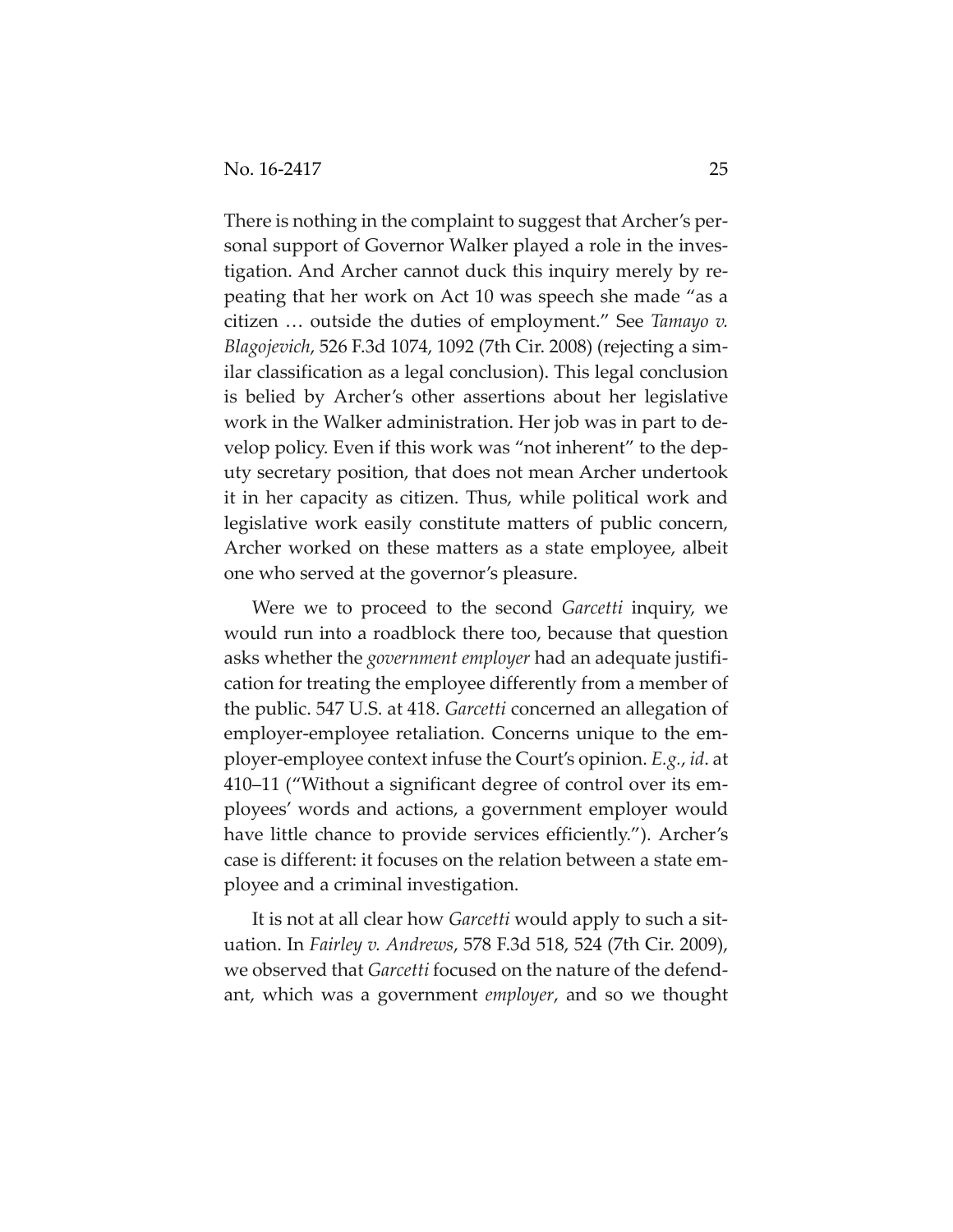that it was possible that Court might treat differently a case in which retaliation occurs at the hands of coworkers. Yet we went on to hold in *Fairley* that *Garcetti* broadly holds that "the first amendment does not protect statements made as part of one's job." *Id*. at 522.

In sum, *Garcetti* might support either side: Archer, because the defendants were not her employer; the defendants, be‐ cause Archer's activities were part of her job as a public em‐ ployee. This uncertainty means that Archer has not shown that her asserted right was "clearly established"—a stringent standard that demands that "every reasonable official would have understood that what he is doing violates that right." *Reichle*, 566 U.S. at 664 (quotation marks omitted); see also *Wilson v. Layne*, 526 U.S. 603, 615 (1999) ("[T]he right allegedly violated must be defined at the appropriate level of specificity before a court can determine if it was clearly established."). Our conclusion is bolstered by the Supreme Court's observa‐ tion in *Hartman v. Moore*, 547 U.S. 250 (2006), where it said that "[n]o one here claims that simply conducting a retaliatory in‐ vestigation with a view to promote a prosecution is a consti‐ tutional tort. … Whether the expense or other adverse conse‐ quences of a retaliatory investigation would ever justify rec‐ ognizing such an investigation as a distinct constitutional vi‐ olation is not before us." *Id*. at 262 n.9.

Were this all not enough, the existence of probable cause and the judicial supervision of the John Doe investigation fur‐ ther counsel in favor of finding that qualified immunity ap‐ plies. No case we have seen has considered how to treat pub‐ lic employee speech that draws the attention of a John Doe judge or a grand jury for purposes of the First Amendment. See generally *Branzburg v. Hayes*, 408 U.S. 665 (1972) (no First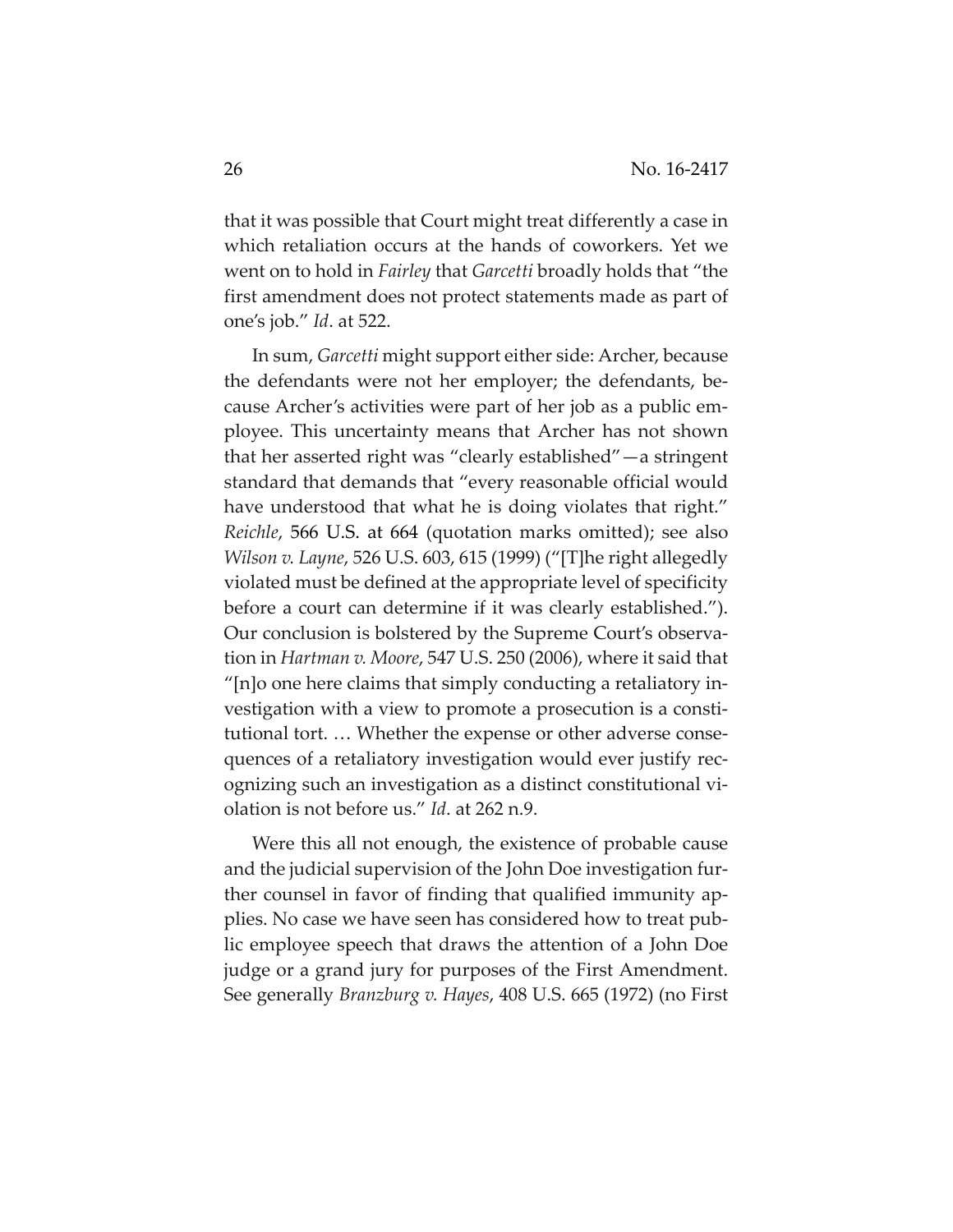Amendment privilege for newsman to refuse to testify before a grand jury). And we know from *Hartman* that probable cause (or the lack thereof) is relevant to a claim of retaliatory prosecution. See 547 U.S. at 260–64. There is no clearly estab‐ lished rule of law under which an official pursuing a lawful investigation, based on probable cause, has been found liable under the First Amendment to a target.

4

Because Archer's claims all fail to show the denial of a civil right, her civil conspiracy claim (based on the same underly‐ ing conduct) was also correctly dismissed. Section 1983 does not reach a conspiracy to deny a civil right in the absence of an actual denial of such a right. *Goldschmidt v. Patchett*, 686 F.2d 582, 585 (7th Cir. 1982); see also *Hill v. Shobe*, 93 F.3d 418, 422 (7th Cir. 1996).

#### **C**

The only remaining question is whether the district court properly exercised its authority when it agreed that the Clerk of the Eastern District of Wisconsin was to hold copies of the John Doe records undocketed and under seal pending final disposition of this case. At the end of this litigation, the dis‐ trict court ordered these copies to be destroyed. Its action is in some tension with the Wisconsin Supreme Court's file-anddestroy demand in *Three Unnamed Petitioners*, 875 N.W.2d at 58–61. Without the district court's limited preservation order, the defendants feared that they would be unable to obtain ac‐ cess to the records for purposes of their defense in the present case (if we had reversed the district court). The court recog‐ nized the comity and federalism concerns raised by the defendants' motion, but it accommodated those concerns in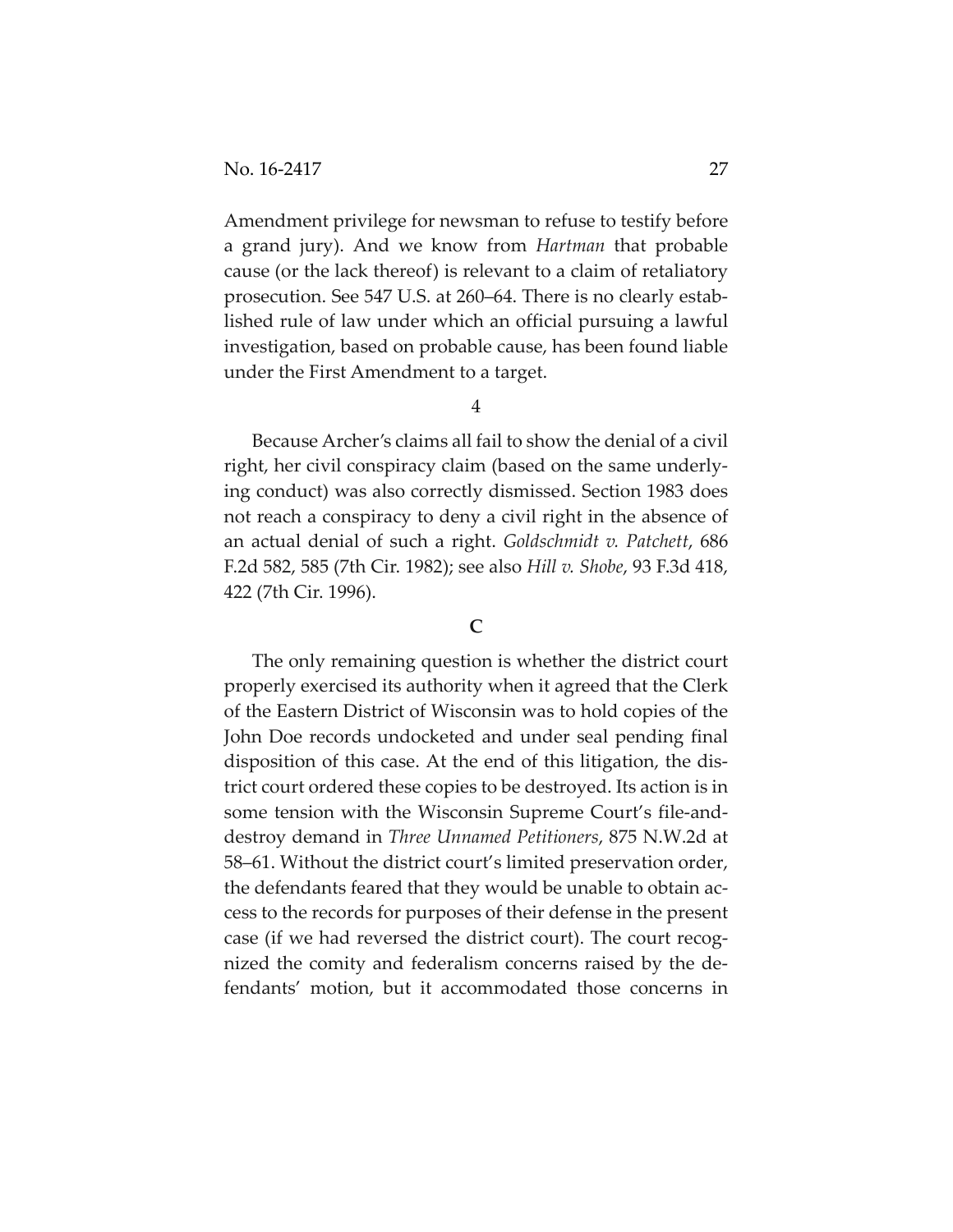three ways: by sealing, by making the records undocketed, and by ordering them destroyed at the conclusion of the case.

Archer believes this was an inappropriate intrusion into the Wisconsin Supreme Court's adjudication in *Three Unnamed Petitioners*, because there is no proof that the state's high court will deny any future request from the defendants for access to the documents. Since the state supreme court denied motions to intervene brought by the Prosecutors and the Investigators, we are unable to predict what the court ultimately may decide. We turn therefore to the federal laws on which the defendants rely: the All Writs Act, 28 U.S.C. § 1651, and the Anti‐Injunction Act, 28 U.S.C. § 2283.

The All Writs Act allows all courts established by Congress to "issue all writs necessary or appropriate in aid of their respective jurisdictions and agreeable to the usages and principles of law." 28 U.S.C.  $\S$  1651(a). The Anti-Injunction Act (AIA) bars a district court from granting an injunction to stay a proceeding in a state court unless such action is "expressly authorized by Act of Congress, or where necessary in aid of its jurisdiction, or to protect or effectuate its judgments." 28 U.S.C. § 2283. The AIA recognizes the "fundamental constitutional independence of the States and their courts," and, accordingly, is aimed at ensuring that the dual court systems avoid "needless friction." *Atl. Coast Line R.R. Co. v. Bhd. of Locomotive Eng'rs*, 398 U.S. 281, 286–87 (1970) (internal citation omitted). The two laws are interpreted similarly. *In re Baldwin‐United Corp.*, 770 F.2d 328, 335 (2d Cir. 1985).

We see no problem with the district court's practical solution to this problem of inter‐system coordination. Until this case is final, the possibility remains that the defendants will